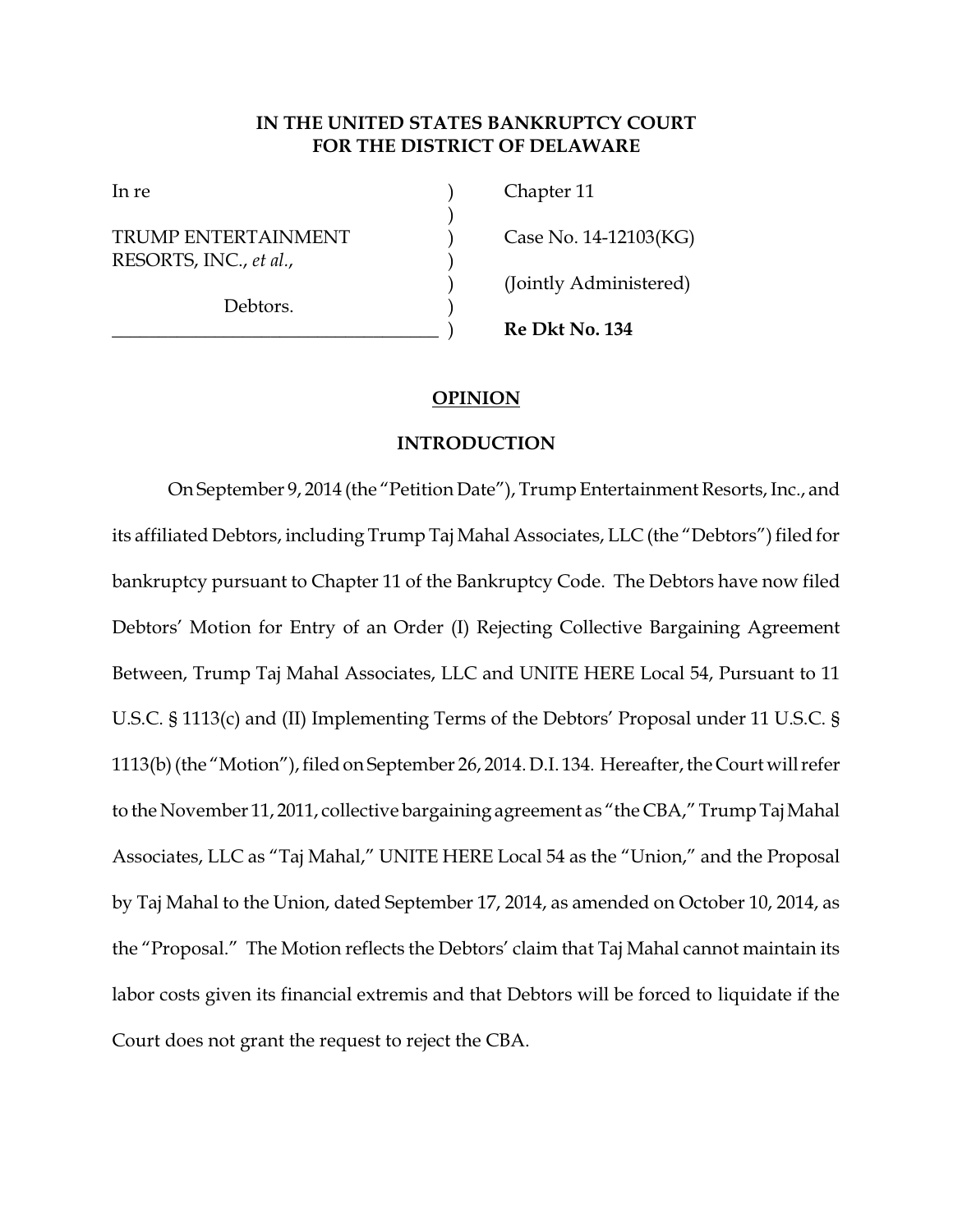The Court conducted an evidentiary hearing on October 2, 2014 and October 14, 2014, at which Debtors presented witnesses and introduced numerous exhibits in support of the Motion<sup>1</sup>. The Union cross examined the Debtors' witnesses and introduced a few exhibits into evidence, but did not call any witnesses on its behalf.

#### **JURISDICTION AND VENUE**

The Court's jurisdiction to consider the Motion is premised upon 28 U.S.C. §§ 157 and 1334; this is a core matter pursuant to 28 U.S.C.  $\S$  157(b)(2); and venue lies in this district pursuant to 28 U.S.C. §§ 1408 and 1409.

#### **FACTS**

The Court makes the following factual findings, which are uncontroverted except as noted.

Debtors operated two casinos, now one casino in Atlantic City, New Jersey. While for many years theAtlanticCity casinos enjoyed little competition for gambling and related recreational activities on the East Coast of the United States, times have changed dramatically. Surrounding states now permit casino gambling and there is an online gambling industry. The Atlantic City casinos have seen their revenues fall by approximately half since 2006, and three casinos out of twelve are now closed. Ex. 1. One of the three closed is Trump Plaza Hotel and Casino, which the Debtors operated through Debtor Trump Plaza Associates, LLC. Since 2011, Debtors' EBITDA has fallen from \$32

<sup>&</sup>lt;sup>1</sup> The Court will reference the transcript of the October 2, 2014 hearing as "10/2 Tr.," and the October 14, 2014 continued hearing as the " $10/14$  Tr.."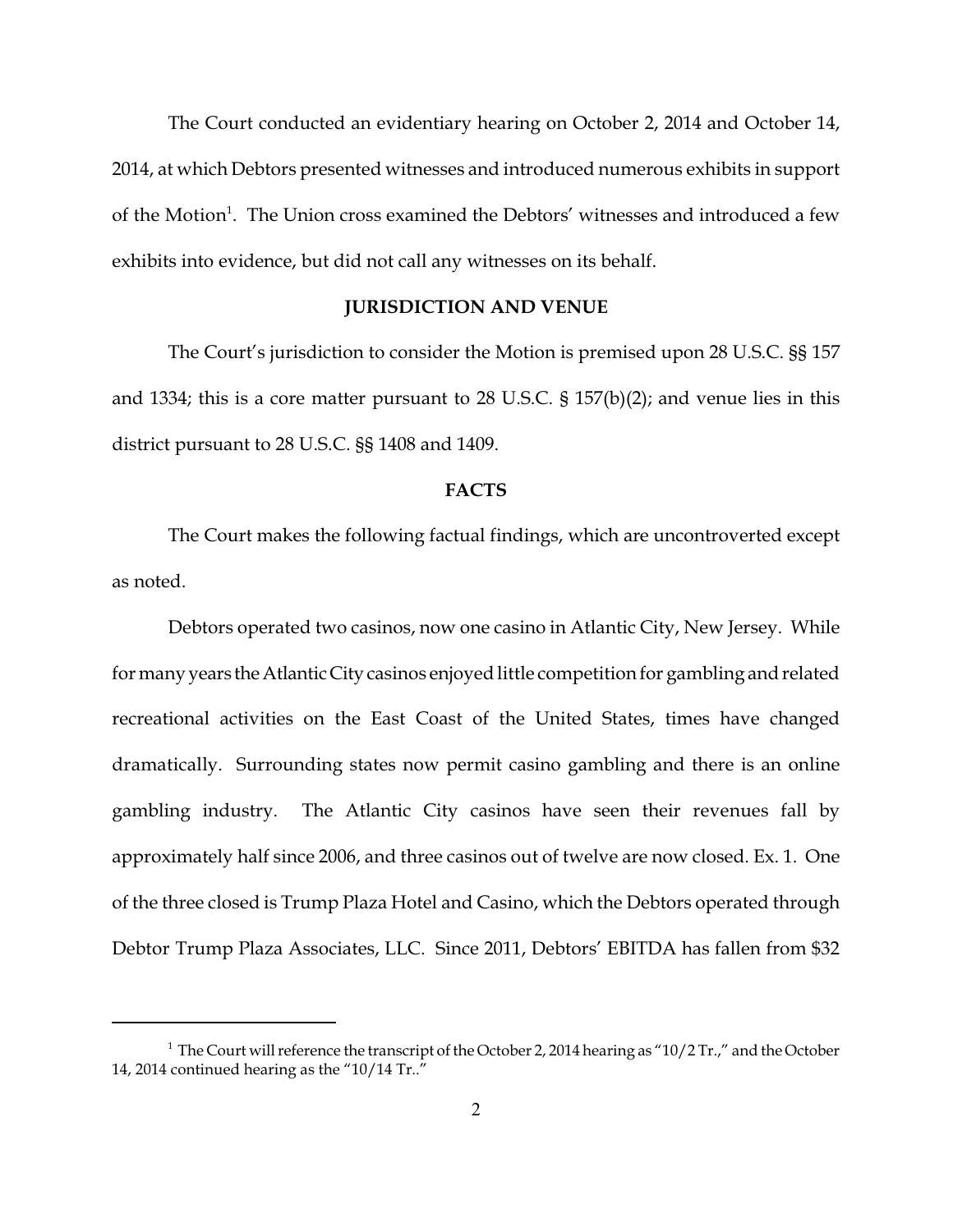million to negative \$6.1 million in 2013, with last twelve months EBITDA of negative \$25.7 million as of June 30, 2014. The Debtors' financial situation is desperate. Not only are their losses large, but they have been unable to obtain debtor in possession financing for their bankruptcy cases and are operating with cash collateral. Debtors' cash will run out in less than two months. The Debtors have taken steps to reduce their severe losses. They have sold significant assets to raise much needed cash and to reduce their obligations, and they have closed the Trump Plaza Hotel and Casino. 10/2 Tr. 22-24.

The Motion at issue pertains solely to Taj Mahal, which operates the Taj Mahal Casino Hotel, which the Court will referto as the "Casino." The Casino is at the North End of the famous boardwalk. The Casino is situated on 35.9 acres of beachfront property. It has over 2,000 hotel rooms, five cocktail lounges, approximately 162,0000 square feet of space for gaming, a large entertainment complex, a gentlemen's club, an exhibition hall, other recreational facilities, several restaurants and parking for almost 7,000 cars, plus a bus terminal and roof-top helipad. Ex. 1.

William H. Hardie of Houlihan Lokey Capital, Inc. ("Houlihan Lokey"), Debtors' investment banker, testified in support of the Motion. The Court qualified Mr. Hardie as an expert witness and he also testified as a fact witness. The Debtors, through Mr. Hardie, provided the Court with extensive financial data on the Debtors, including Taj Mahal. Ex. 1, Ex. 5, 10/2 Tr. 22-24. The evidence confirmed the Debtors' serious losses. From 2012 to 2013, gaming revenues declined 16.4%; hotel room revenues declined 8.3%; and food and beverage sale revenues declined 22.5%. Ex. 1, Attachment E. The trend continued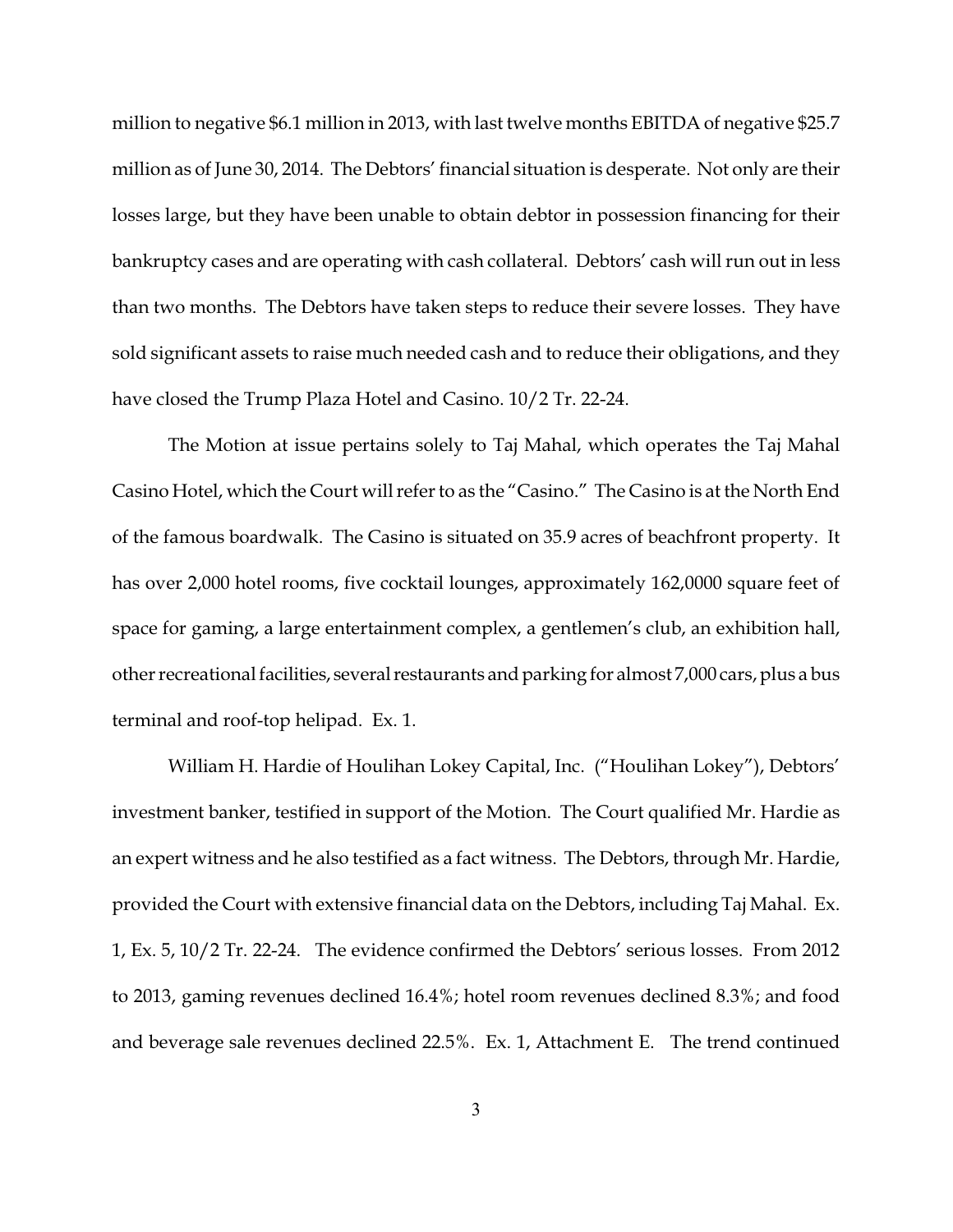into the first six months of 2014. Additionally, Debtors' casinos performed worse than other casinos. For Taj Mahal individually, EBITDA declined from a positive \$37.3 million for fiscal year 2011 to a negative \$5.3 million for the last twelve months. *Id.* As of September 5, 2014, Debtors' available working capital cash for its operations was limited to approximately \$12 million, which will permit Debtors to operate less than two months – and then, only without paying interest on its secured debt of approximately \$286 million. 10/2 Tr. 22. The pension costs alone are \$75,000 per week. 10/2 Tr. 24. Mr. Hardie, whose testimony the Court finds was highly credible and was based upon his expertise and specific knowledge of the details of Debtors' finances and operations, testified without qualification that Debtors must have relief from the CBA without which they can not avoid closing the Casino and liquidating their businesses. 10/14 Tr. 142. Mr. Hardie further testified that the situation is so grim that without the Court granting the Motion and Debtors obtaining other concessions, Debtors would have to give notice to the New Jersey Department of Gaming Enforcement not later than October 20, 2014, that Taj Mahal will close the Casino. 10/14 Tr. 149. These concessions include: savings from the payments to employees under the CBA of \$14.6 million per year; assistance from the first lien secured creditor in the form of converting \$286 million of outstanding secured debt and making an equity investment of \$100 million; property tax relief from Atlantic City and the State of New Jersey; and \$25 million of tax credits<sup>2</sup>. Mr. Hardie also testified that all of these

<sup>&</sup>lt;sup>2</sup> The tax concessions are a work-in-progress with Debtors seeking alternatives to the original requests of Atlantic City and the State of New Jersey.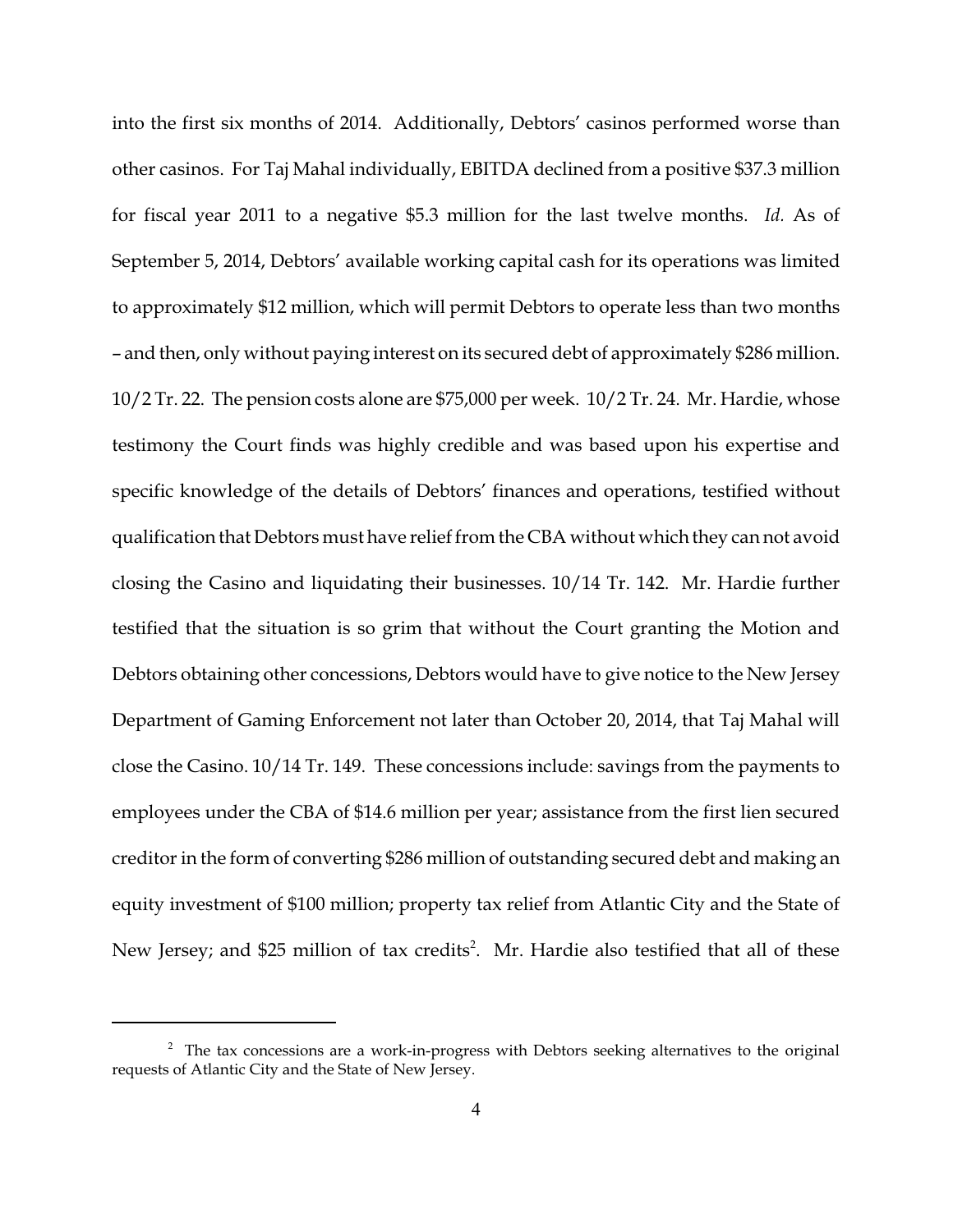concessions are necessary to avoid liquidation. 10/14 Tr. 139-40, 148-50.

Taj Mahal has 2,953 employees working at the Casino, 2,041 of whom are full time and the remainder are part-time, seasonal or temporary employees. 1,486 of the employees are non-unionized and 1,467 are unionized. The Union is the largest of the employee unions, and is a party to the CBA, with 1,136 Taj Mahal employees under its umbrella. Ex. 2.

The evidence, which again is uncontroverted, is that Taj Mahal is on the brink of running out of cash to fund its operations and its financial health is poor and deteriorating. 10/14 Tr. 136. Mr. Hardie's testimony is unequivocal – the onerous terms of the CBA must be changed to avoid liquidation. Such closure would mean all employees will lose their jobs and, of course, salary and benefits. Under the terms of the CBA, Debtors are required to make pension contributions of more than \$4 million every year, and \$12 million to \$15 million per yearin health and welfare contributions. The payments applicable to Taj Mahal are \$3.5 million for pension contributions and \$10 to \$12 million forthe health and welfare contributions. The Debtors have also incurred potential liabilities to the pension fund of nearly \$197 million for withdrawal because the fund is underfunded. Exs. 2, Attachment A, 3.

Faced with the financial pressures of the CBA, Debtors made a determined effort to engage the Union in discussions. The testimony of Mr. Hardie and Craig Keyser, Debtors' lead negotiator for the collective bargaining agreements, and the documents admitted into evidence reveal the following attempts and the Unions's response. The correspondence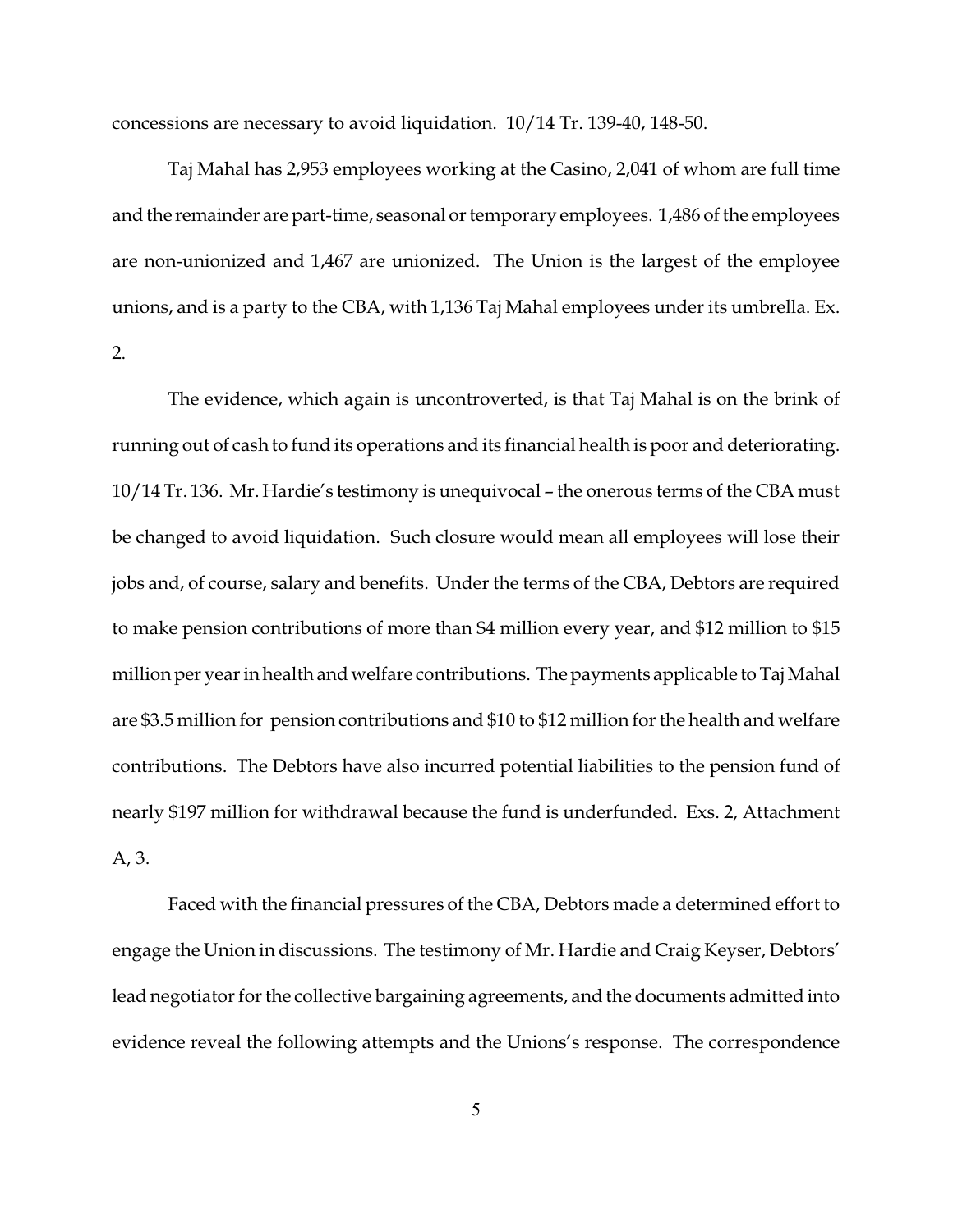admitted into evidence is alarming in showing the Debtors were literally begging the

Union to meet while the Union was stiff-arming the Debtors.

- By letter, dated March 7, 2014, Debtors asked the Union to begin negotiations for a new CBA which was due to expire in September 2014. The Union responded that it was not ready and would "contact you within the next several months." Ex. 2, Attachments B,  $C & D$ .
- In June 2014, Debtors through Mr. Keyser, again asked to and did meet with the Union. The Union told Debtors that it would instead negotiate with two other casino operators. 10/2 Tr. 63.
- On August 20, 2014, at Debtors' request, the Debtors and Mr. Hardie met with the Union to discuss terms for a new CBA. Although Debtors described the worsening financial situation for Taj Mahal, the Union was not receptive to negotiations.
- The Debtors again requested a meeting with the Union and a meeting was held on August 28, 2014, between the Debtors, including Mr. Hardie, and the Union. At the meeting, Debtors proposed modifications to the CBA. The Debtors' proposal included elimination of the pension contributions to be replaced by a 401k program; and substituting the health and welfare program with (Affordable Care Act) Obamacare coverage which Debtors would subsidize. On September 3, 2014, the Union responded that it was prepared to work with Debtors on the pension but not on the health and welfare proposal.
- Debtors and the Union met again on September 24 and 30, 2014. The Union requested additional information from Debtors which Debtors promptly provided. 10/14 Tr. 23, Ex. 22, Ex. 25, Ex. 29. Debtors had created a data room for the Union, which the Union utilized only briefly. Indeed, the Union stipulated at the hearing that Debtors fully and promptly responded to all requests for information.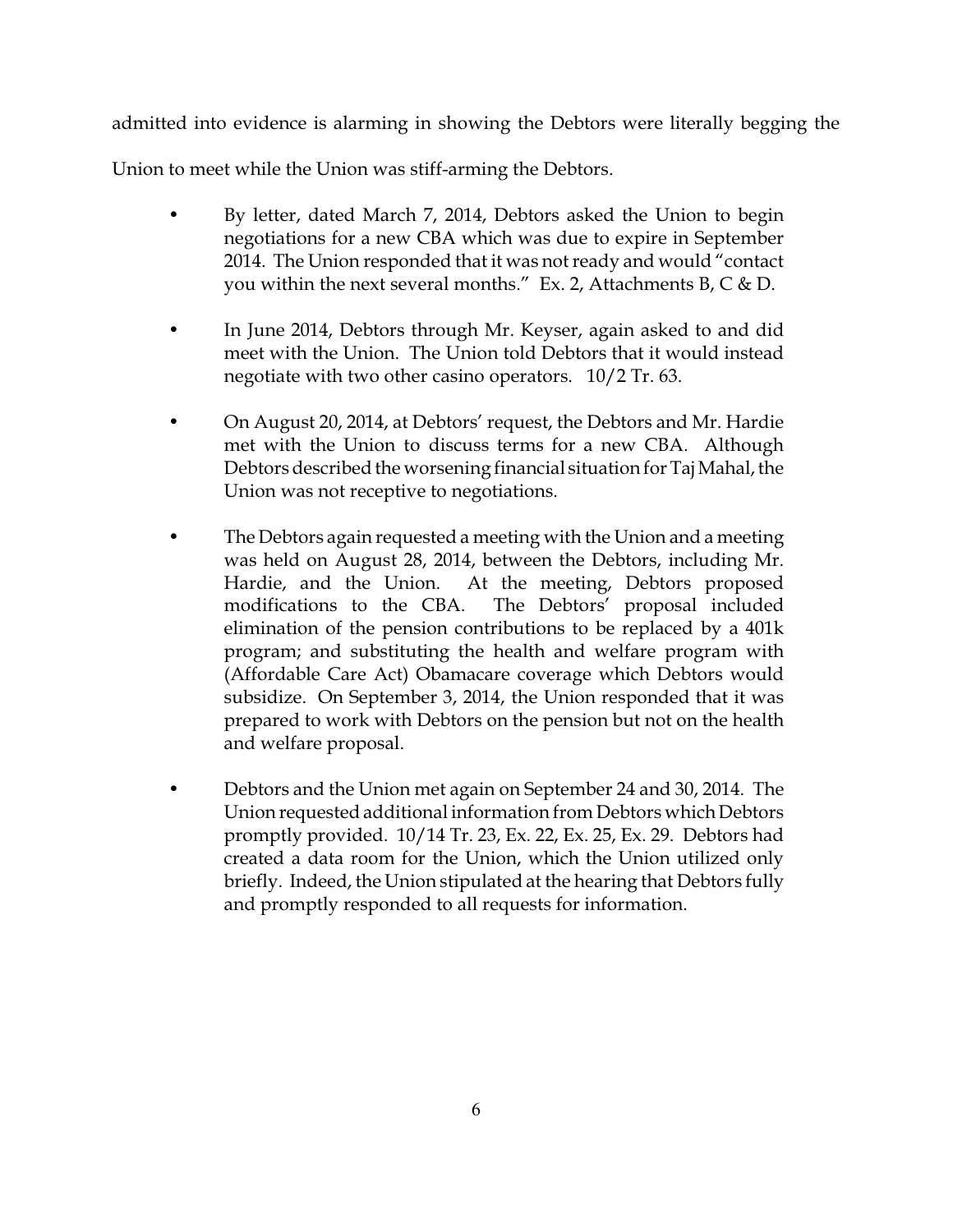• On October 3, 2014, the Debtors again requested another bargaining session with the Union. The Union advised Debtors that it was not available to meet until October 10, 2014, and then only for four hours, this despite the hearing on the Motion scheduled for October 14, 2014. Ex. 24. At this meeting, the Union raised for the first time the possibility of a new pension program but without documents or more information. The Union also made counterproposals concerning several of Debtors' work related proposals, and asked Debtors for additional information.

It is significant that while Debtors were imploring the Union to engage with them in discussions, offering to meet "24/7" (10/14 Tr. 28), the Union was engaging in picketing, a program of misinformation (Exs. 38-43) and, most egregiously, communicating with customers who had scheduled conferences at the Casino to urge them to take their business elsewhere (Ex. 44-47). It is thus clear that the Union was not focusing its efforts on negotiating to reach agreement with Debtors.

The Proposal (which contains some work-related concession by the Debtors, 10/14

Tr. 136) for a new or modified CBA is as follows (Exs. 10, 11, 12, 35, see Attachment A hereto):

| Proposals                                                                                                   | Annual<br><b>Savings</b> |
|-------------------------------------------------------------------------------------------------------------|--------------------------|
| <b>Pension Termination</b><br>(replaced by 401k with some matching)                                         | \$3.7 million            |
| Amended Health and Welfare Benefit<br>(utilizing Obamacare coverage, Debtors providing \$2,000)<br>subsidy) | \$5.1 million            |
| <b>Work Rule Changes</b>                                                                                    | \$5.8 million            |
| <b>Total Savings</b>                                                                                        | \$14.6 million           |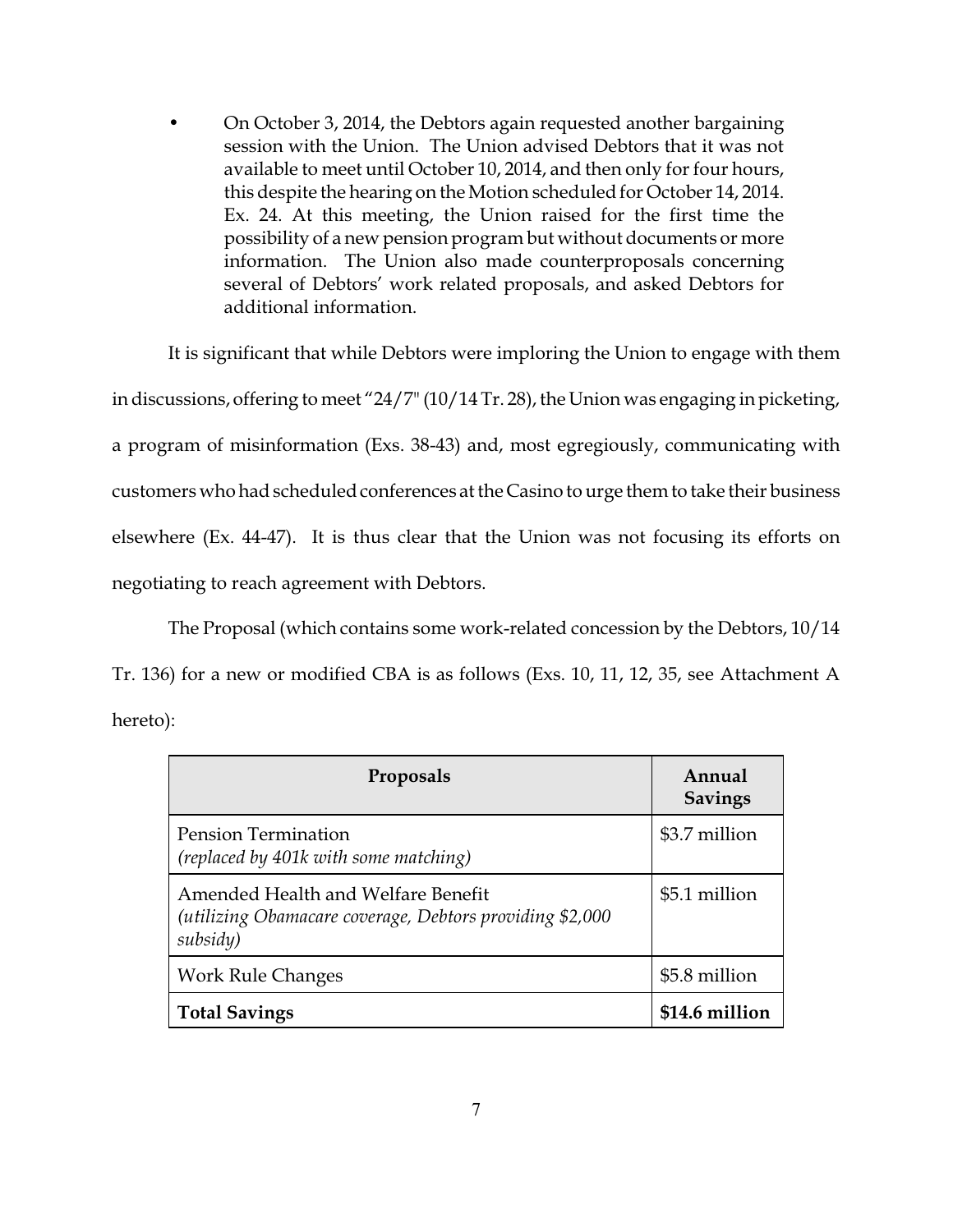It was not until the October 10 meeting that the Union provided Debtors with a partial counter proposal for further discussion, and a series of questions and requests for information. 10/14 Tr. 47, 137-138. They did so knowing that the hearing on the Motion was scheduled to take place in four days and that Debtors were obligated to advise the New Jersey Division of Gaming Enforcement immediately thereafter if they intended to close. The Casino would close unless agreement could be reached on the terms of the CBA or, in the absence of a negotiated agreement, the Court approved rejection.

Debtors have filed a Chapter 11 Plan of Reorganization with the Court (D.I. 165) and Disclosure Statement (D.I. 166). The Plan is contingent on the rejection of the CBA, property tax relief, the conversion of the secured creditor's debt to equity and a capital infusion from the secured creditor of \$100 Million. The secured creditor has made it clear that it will perform only if the CBA and tax relief contingencies are achieved because the business will not succeed without the relief. Debtors' reorganization is therefore dependent on rejection of the CBA and the other required relief.

#### **DISCUSSION**

A debtor's assumption or rejection of a collective bargaining agreement is governed entirely by Section 1113 of the Bankruptcy Code. Such action is permissible "only in accordance with the provisions of [Section 1113]." The first question the Court must address in this case is whether Debtors have the authority to reject an expired collective bargaining agreement. Here, the CBA expired on September 14, 2014, after the Petition Date but before Debtors filed the Motion. If the Court determines that the Debtors have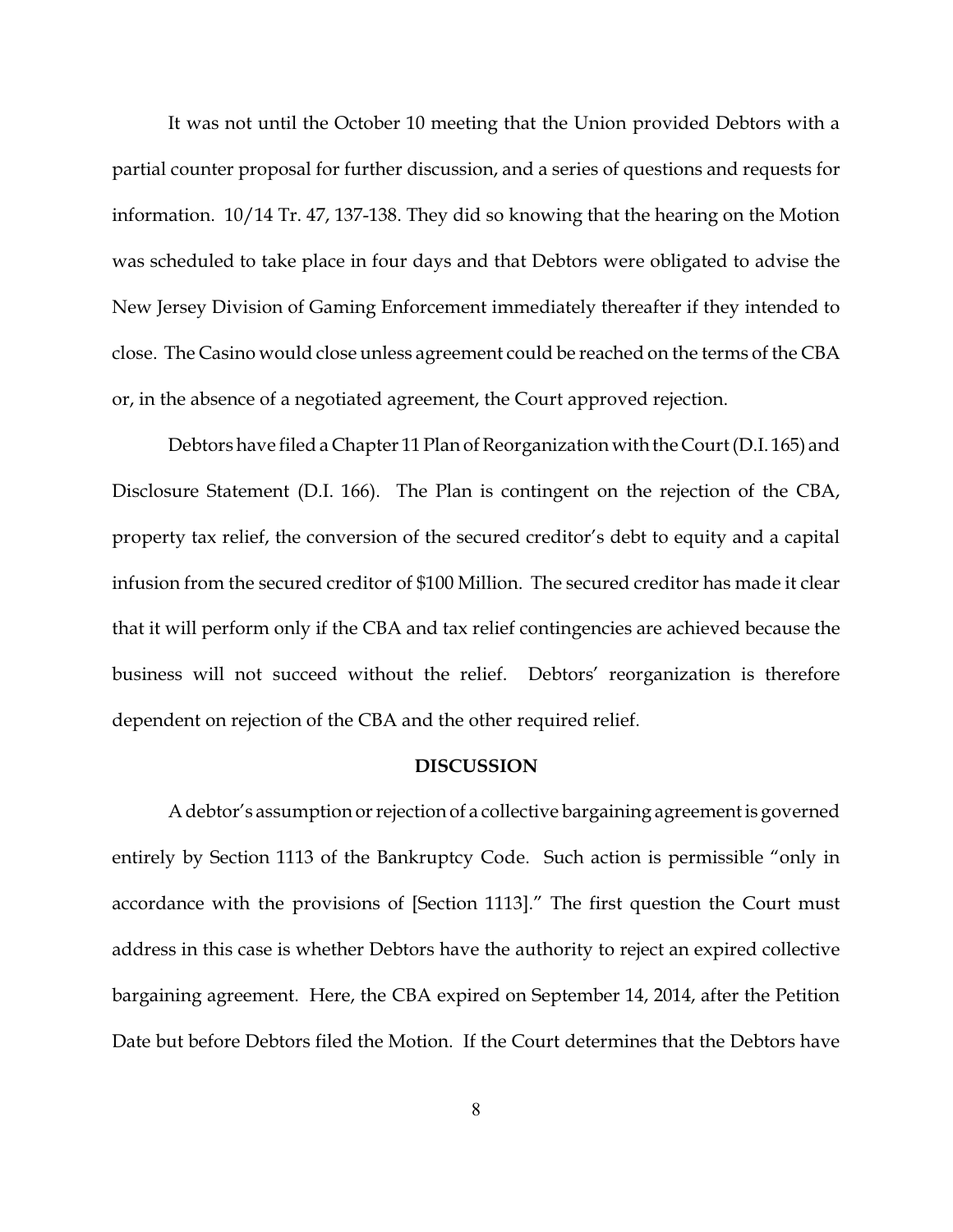such authority, the Court's analysis will turn to whether the Debtors have satisfied the requirements delineated in Sections 1113(b), and (c) of the Bankruptcy Code.

#### A. The Court's Authority Post-Expiration of the CBA

As an initial matter, the Court must determine whether it has jurisdiction to decide the Debtors' Motion. It is undisputed that the CBA expired by its own terms on September 14, 2015, just five days after the Petition Date. The Debtors filed the Motion on September 26, 2014.

Under the National Labor Relations Act ("NLRA"), employers are required to maintain the *status quo* after the expiration of a collective bargaining agreement while the employer and the union negotiate the terms of a new collective bargaining agreement. *See Litton Fin. Printing Div. v. NLRB*, 501 U.S. 190, 198 (1991) (citing 29 U.S.C. §§ 158(a)(5), (d)). In most instances, the *status quo* is defined by the terms of the expired collective bargaining agreement. "[A]n employer commits an unfair labor practice if, without bargaining to impasse, it effects a unilateral change of an existing term or condition of employment." *Id.* Here, the Debtors do not assert that they have bargained to an impasse with the Union over a new agreement. So, the parties' relationship continues to be governed by most, if not all, of the terms of the recently expired CBA. For example, the Debtors are still required to make pension fund contributions on behalf of union employees and provide health insurance to union employees, both obligations defined by the CBA.

The Union argues that the Debtors' obligations under the expired CBA which remain in effect are statutory, as opposed to contractual, in nature because they arise only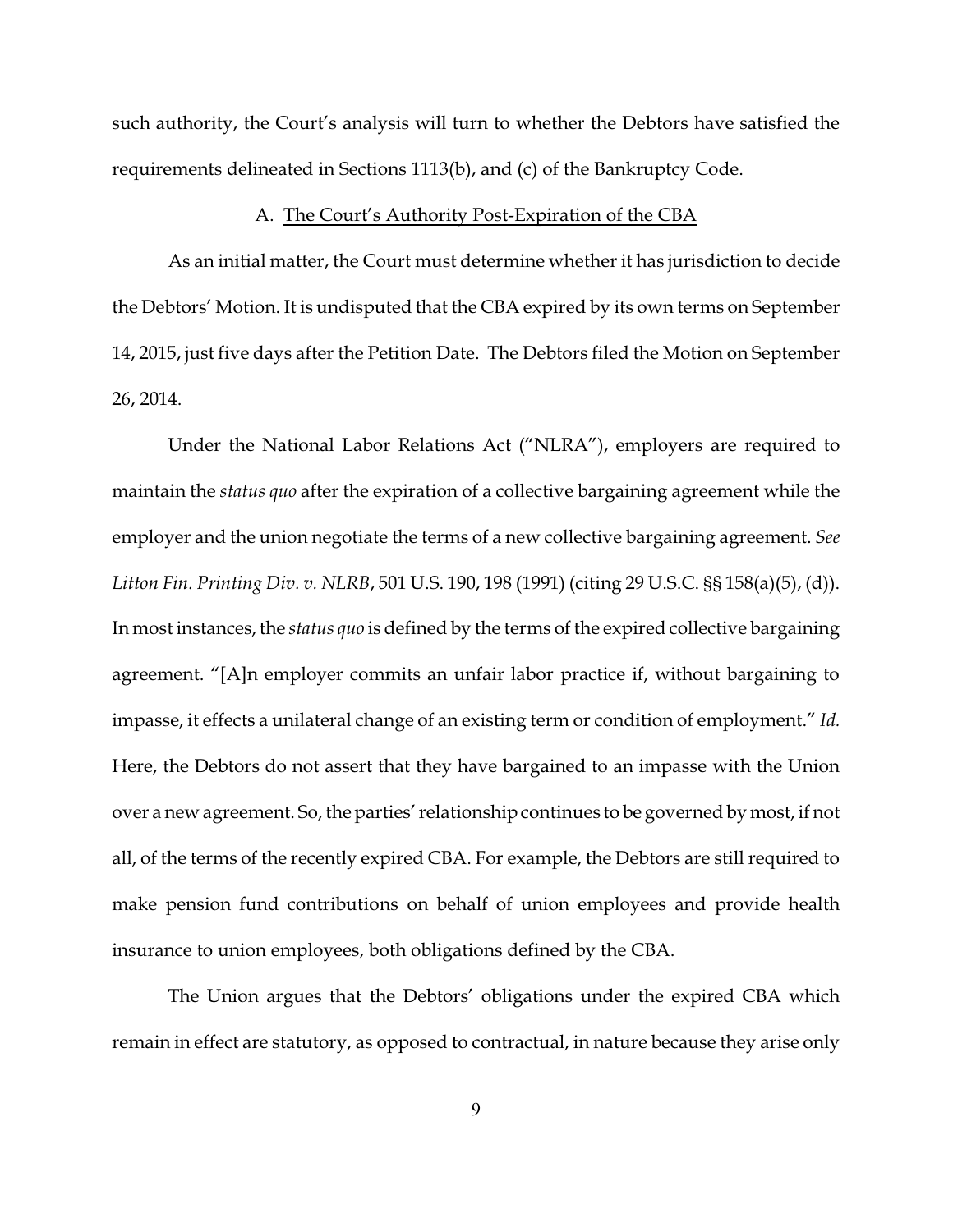by virtue of the Debtors' *status quo* obligations under the NLRA. Since Section 1113 only provides for rejection of a collective bargaining agreement, i.e. an executory contract, the Union argues that this Court has no authority to approve an application to reject the Debtors' statutory *status quo* obligations. The Union concludes that since the Bankruptcy Code provides no mechanism to alter the Debtors' statutory *status quo* obligations, the Court must defer to the National Labor Relations Board's ("NLRB") exclusive jurisdiction on these matters.

Courts are divided on the question of whether Section 1113 applies in a situation where a collective bargaining agreement has expired but the terms of the agreement remain in effect by virtue of the employer's *status quo* obligations under the NLRA. Compare *San Rafael Baking Co. v. N. California Bakery Drivers Sec. Fund (In re San Rafael Baking, Co.*), 219 B.R. 860 (B.A.P. 9th Cir. 1998),*In re Hostess Brands, Inc.*, 477 B.R. 378 (Bankr. S.D.N.Y. 2012), *In re Sullivan Motor Delivery, Inc.*, 56 B.R. 29 (Bankr. E.D. Wis. 1985), and *In re Chas. P. Young Co.*, 111 B.R. 410 (Bankr. S.D.N.Y. 1990) (all finding that Section 1113 does not apply to expired collective bargaining agreements), with *In re 710 Long Ridge Road Operating Company, II, LLC*, 2014 WL 407528 (Bankr. D.N.J. 2014), *In re Karykeion*, 435 B.R. 663 (Bankr. C.D. Cal. 2010), *United Food & Commercial Workers Union, Local 770 v. Official Unsecured Creditors Comm.* (*In re Hoffman Brothers Packing Co.*), 173 B.R. 177 (B.A.P. 9th Cir. 1994), and *In re Ormet Corp.*, 316 B.R. 662 (Bankr. S.D. Ohio 2004) (all finding that Section 1113 does apply to expired collective bargaining agreements).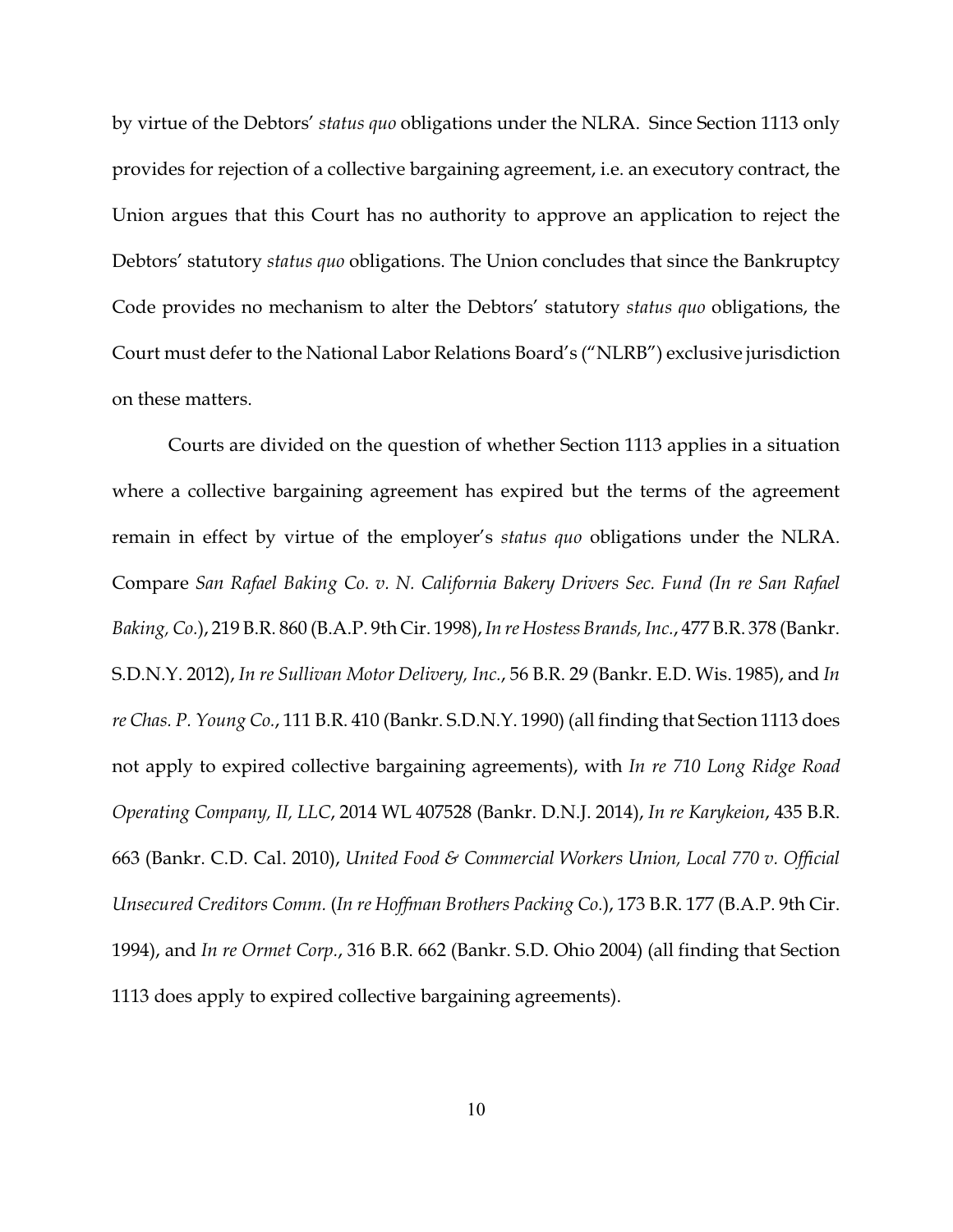In *Hostess*, a case on which the Union relies, the court found that Section 1113 does not apply to an expired collective bargaining agreement. The court reasoned in a bench ruling as follows:

> I believe if I were to extend the language of "collective bargaining agreement" to "collective bargaining agreement in effect" or "collective bargaining agreement as it covers the relations between the parties," I would be basing that conclusion on, first, a policy that is not well-articulated or found in the statute itself. Secondly, I'm of a view that as a factual matter I do not believe it has been established that the post-expiration regime would so interfere with whatever the congressional policy is behind Section 1113 as to the negate, Congress's policy. . . . And, finally, I believe it would stretch the statute's language too far.

477 B.R. at 383. The court noted that the reference in Section 1113(e) to a collective bargaining agreement which "continues in effect" merely creates an exception to the general rule that Section 1113 does not apply to expired collective bargaining agreements. Id. at 382. The court further noted that in his view a debtor in possession could not assume an expired collective bargaining agreement under Section 1113 and so it would logically follow that a debtor in possession could not reject an expired collective bargain agreement pursuant to Section 1113. *Id.* at 383.

The Court, though, is more persuaded by the reasoning found in the cases the Debtors cite. For the reasons that follow, the Court finds that the language and legislative purpose of Section 1113 establishes that the Court has jurisdiction to enter an order approving the rejection of obligations that continue in effect under the NLRA in the wake of an expired collective bargaining agreement.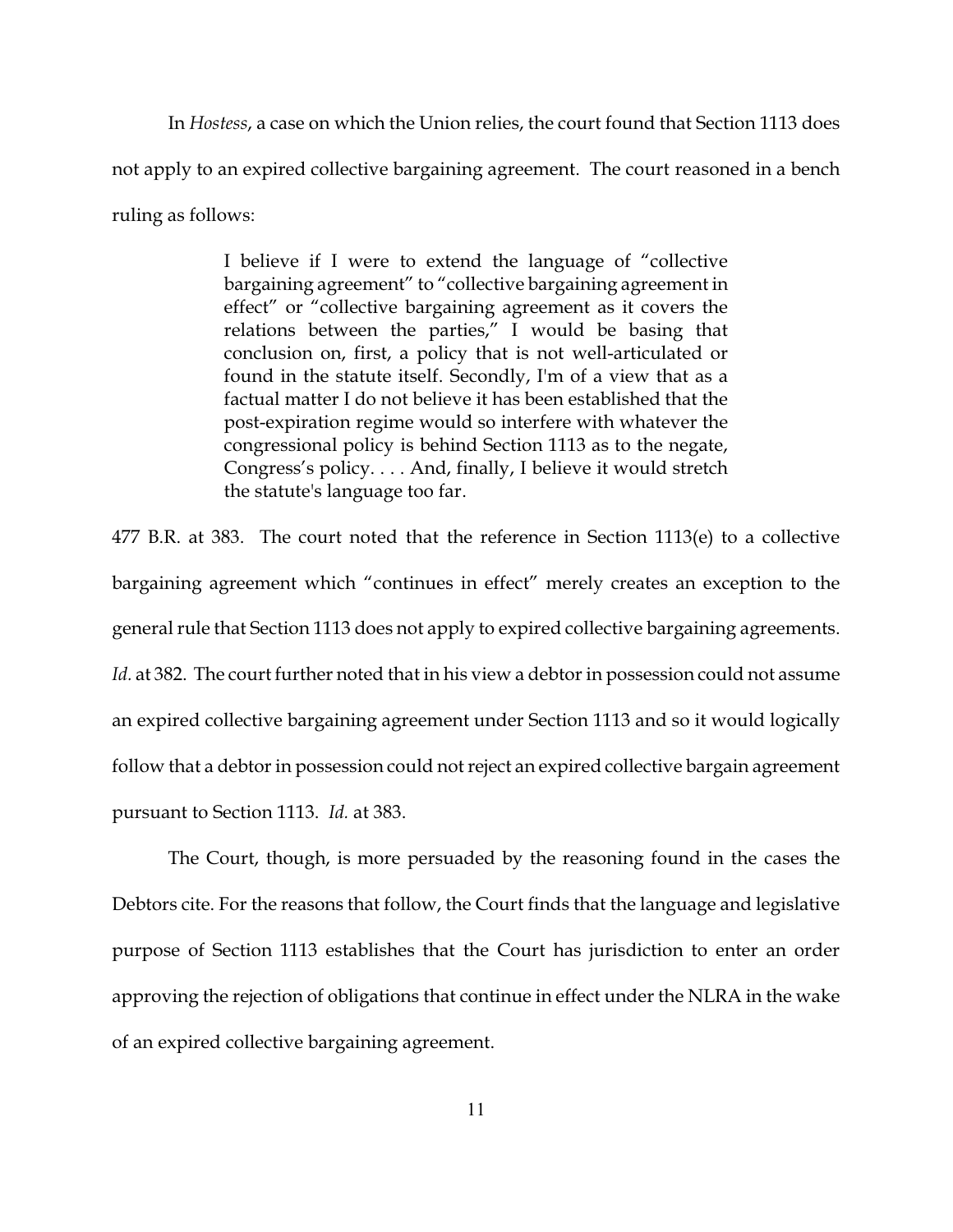First, Section 1113(e) allows for the modification, on an interim basis, of a collective bargaining agreement "during a period when [it] continues in effect" so long as the debtor shows that the modification is essential to the continuation of the debtor's business or to avoid irreparable damage to the estate. The *Karykeion* court noted that "continues in effect" is a term of art regularly used in labor law to refer to the employer's post-expiration *status quo* obligations. 435 B.R. at 674 (citing *Litton*, 501 U.S. at 200). The *Karykeion* court further observed that Congress enacted Section 1113 in response to the Supreme Court's *Bildisco* decision, at a time when "the intersection of the Bankruptcy Code and the NLRA was under heated discussion." *Id.* Congress did not use the word "executory" anywhere in Section 1113 but instead selected the phrase "continues in effect" in Section 1113(e). There is a good reason why Congress made this selection as it could have very easily used the word "executory" to mirror Section 365 of the Bankruptcy Code.

The Court is persuaded that Congress selected the phrase "continues in effect" in Section 1113(e) with the intention of giving debtors the authority to modify the continuing effects of an expired collective bargaining agreement. It follows that the concept that a postexpiration collective bargaining agreement which "continues in effect" may be rejected is implicit in Section 1113(c) since there is "no logic to support Congressional intent allowing interim modifications to an expired CBA if essential to a Debtor's business or to avoid irreparable harm to the estate as permitted by [Section] 1113(e) but not allowing the rejection of the expired CBA terms if necessary to further the purpose of reorganization provided the conditions of Section 1113(c) are satisfied." *710 Long Ridge*, 2014 WL 407528,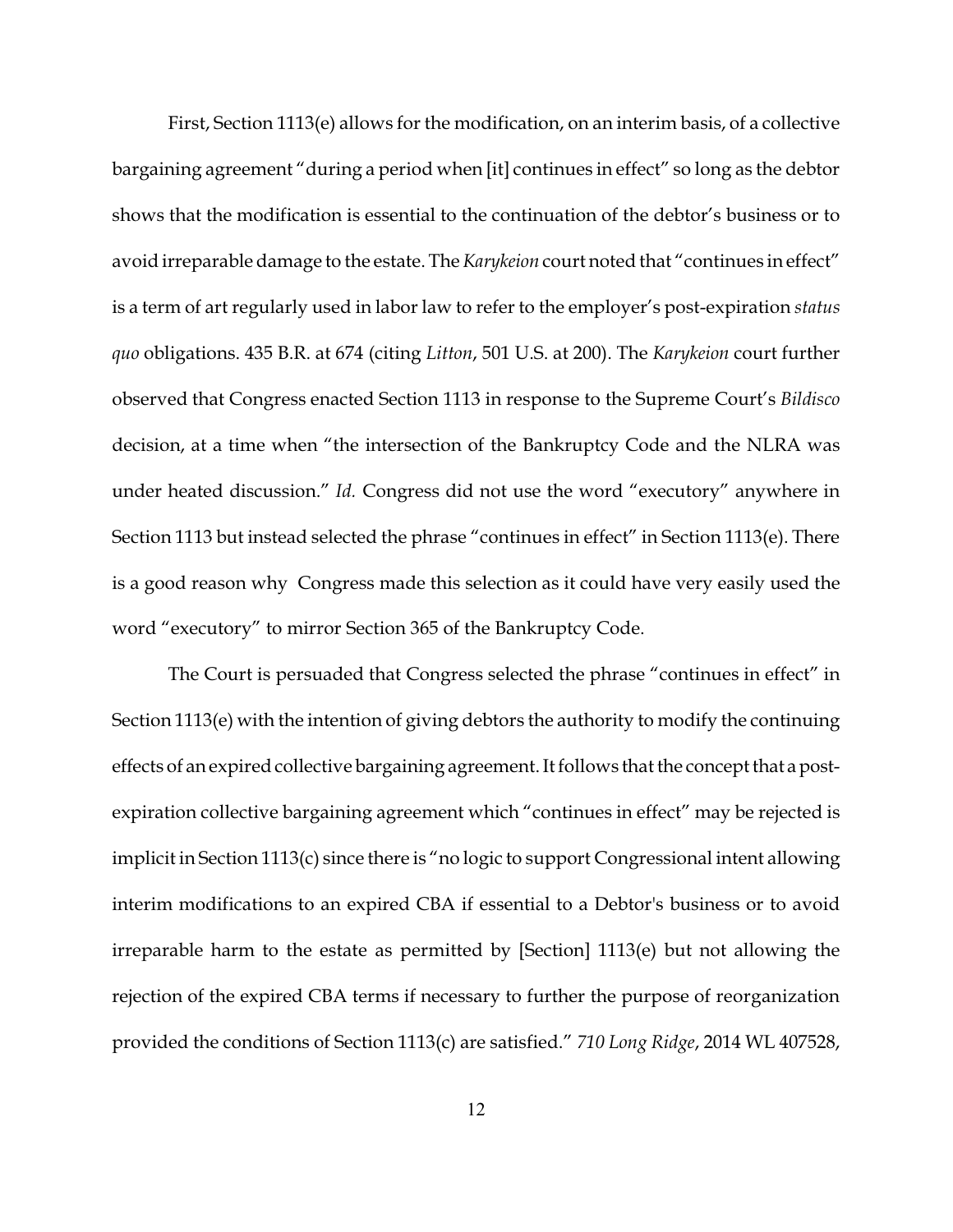at \*13. It is incumbent upon the Court to read the statute so as to avoid such an absurd result. *Griffin v. Oceanic Contractors, Inc.*, 458 U.S. 564, 575 (1982) ("It is true that interpretations of a statute which would produce absurd results are to be avoided if alternative interpretations consistent with the legislative purpose are available."); *In re Kaiser Aluminum Corp.*, 456 F.3d 328, 330 (3d Cir. 2006).

Interpreting Section 1113(c) to allow for the rejection of a post-expiration collective bargaining agreement also comports with the legislative policies underlying Section 1113 and the Bankruptcy Code generally. While the legislative history of Section 1113 has been described to consist of "little more than self-serving statements by opposing partisans," *In re Mile Hi Metal Sys., Inc.*, 889 F.2d 887, 890 (10th Cir. 1990), the words of the statute and the context in which Congress enacted it are instructive as to its purpose.

As referenced above, Congress enacted Section 1113 in response to the Supreme Court's *Bildisco* decision. In *Bildisco*, the Supreme Court held that that a collective bargaining agreement was subject to rejection by a debtor in possession pursuant to Section 365(a) of the Bankruptcy Code, so long as the debtor could "show that the collective-bargaining agreement burdens the estate, and that after careful scrutiny, the equities balance in favor of rejecting the labor contract."*NLRB v. Bildisco & Bildisco*, 465 U.S. 513, 525-26 (1984). The *Bildisco* court also found that a debtor in possession is not required to bargain to an impasse prior to rejection and "while a debtor-in-possession remains obligated to bargain in good faith under NLRA  $\S 8(a)(5)$  over the terms and conditions of a possible new contract, it is not guilty of an unfair labor practice by unilaterally breaching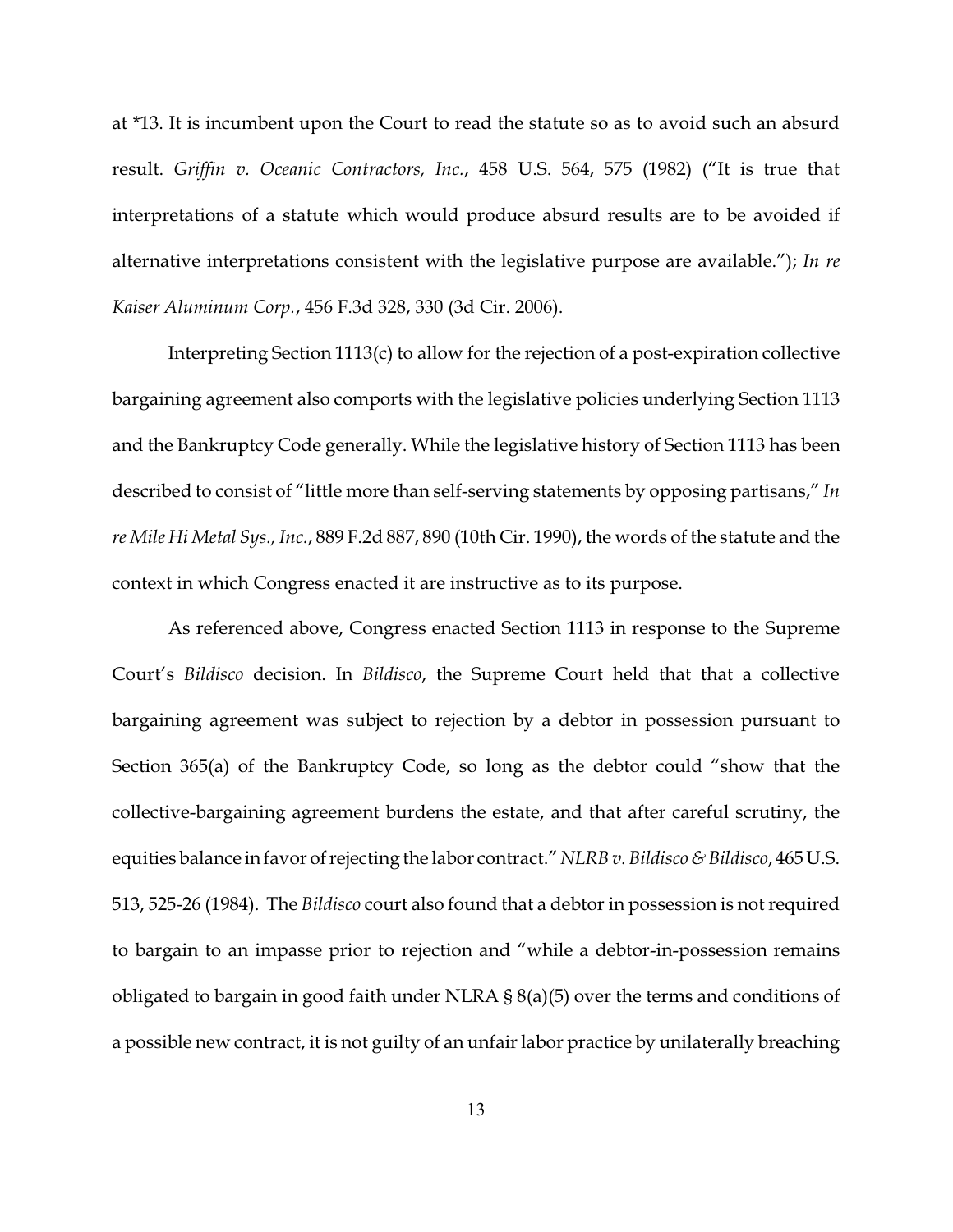a collective-bargaining agreement before formal Bankruptcy Court action." *Id.* at 533-34 (emphasis added). Section 1113 codifies certain parts *Bildisco* and rejects others. *Karykeion*, 435 B.R. at 675.

In Section 1113, Congress struck a balance between affording debtors the flexibility to restructure their labor costs on a comparatively expedited basis, *see Bildisco*, 465 U.S. at 532 (referencing the Bankruptcy Code's "overall effort to give a debtor-in-possession some flexibility and breathing space"), while interposing a certain level of court oversight and requirements for good faith bargaining, see Section 1113(f) ("No provision of this title shall be construed to permit a trustee to unilaterally terminate or alter any provisions of a collective bargaining agreement prior to compliance with the provisions of this section"). But, Section 1113 does not require debtors to bargain to an impasse, as is required under the NLRA. It is clear that Congress intended for rejection under § 1113 to be a far more expedited process than collective bargaining under the NLRA. Section  $1113(d)(1)$  requires that the Court hold a hearing on a debtor's application for rejection within 14 days of its filing. Section  $1113(d)(2)$  further requires that the Court render a ruling on the application for rejection within thirty days of the hearing. While a debtor would likely need to commence bargaining with the union prior to filing its application for rejection in order to satisfy the requirements of Section 1113, the statute clearly contemplates a much quicker process than the relatively more protracted process contemplated by the  $NLRA^3$ .

 $^3$  In their letter brief of October 1, 2014 (D.I. 167), the Debtors assert that if they were to invoke the procedures contemplated by the NLRA, the process could take "years" to resolve. In support of this proposition the Debtors cite the NLRB fiscal year 2013 Performance and Accountability Report, which states that it is the NLRB's "goal" to resolve unfair labor practices cases within 365 days, which does not take into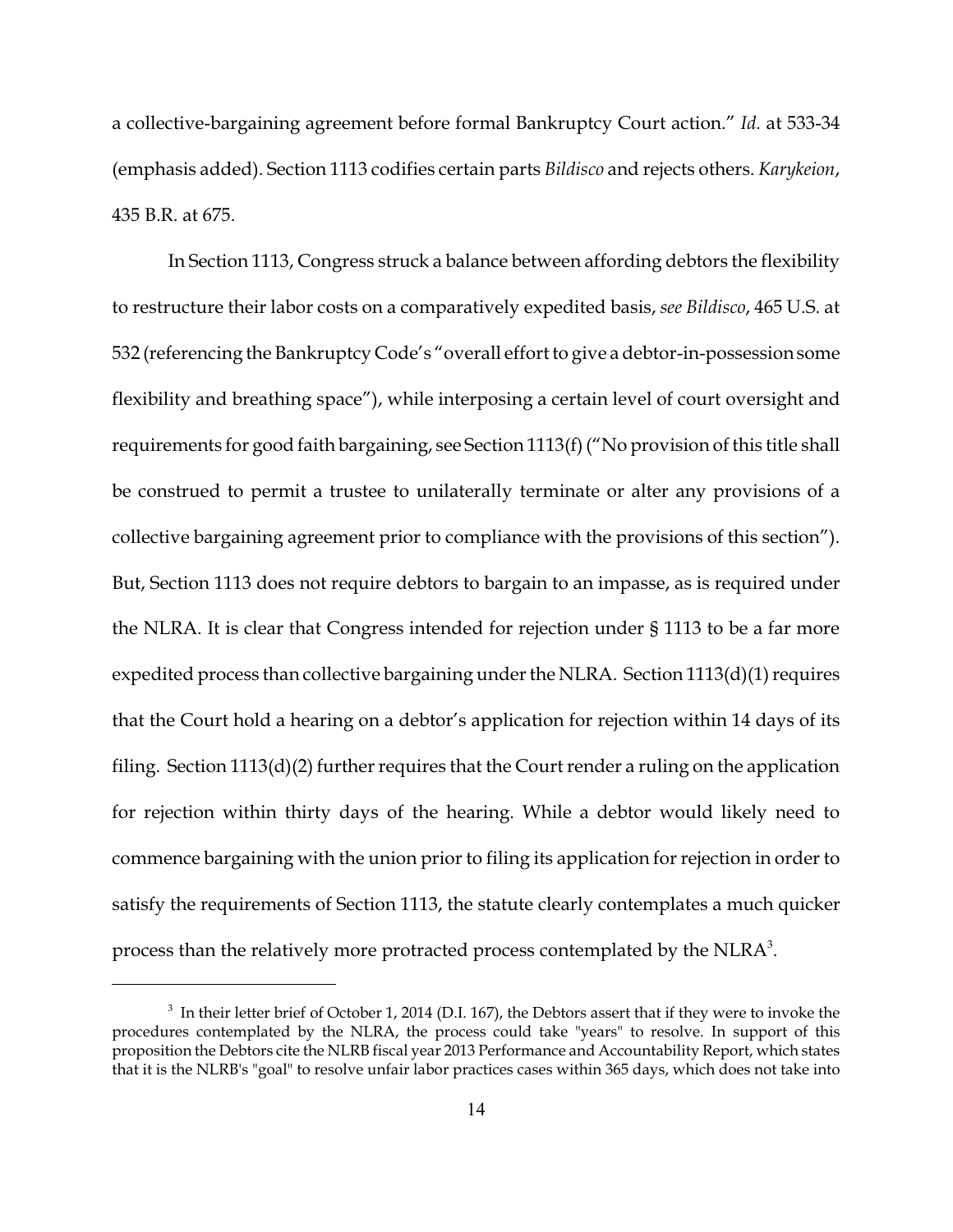Further, the Bankruptcy Code gives debtors broad powers to restructure their affairs and preserve value as a going concern. *Karykeion*, 435 B.R. at 675; *710 Long Ridge*, 2014 WL 407528, at \*13. Subjecting the Debtors to a complex and time consuming process overseen by another administrative body in the midst of their restructuring efforts would surely thwart this overriding policy. Which is not to say that the Union is not afforded any of the protections it would otherwise have in a traditional collective bargaining process underthe NLRA. Congress provided several checks in Section 1113 to ensure that a debtor is not proceeding too expeditiously with the restructuring of its labor costs. Among these protections, discussed in more detail below, are the requirements that the debtor bargain in good faith, that any changes be necessary to allow reorganization, that the union be treated fairly and equitably in comparison to other stakeholders, and that the balance of the equities clearly favor rejection.

Although they ultimately adopted different standards, both Congress and the Supreme Court in *Bildisco* recognized the need for an expedited process by which debtors could restructure labor obligations in bankruptcy. In many cases, time is the enemy of a successful restructuring. This concern applies with equal force in a situation where the debtor is bound by the terms of a recently expired collective bargaining agreement pursuant to its *status quo* obligations under the NLRA. The concern applies with special

account the time it would take to bargain to an impasse. (D.I. 167-1, pp. 18-19). The Union did not refute the Debtors'assertion as to the length of the process under the NLRA or the Debtors'interpretation of the NLRB Report. The Court is convinced that the process contemplated the by NLRA would most likely take significantly longer than the weeks-long process contemplated by Section 1113 and certainly too long for the relief the Debtors require .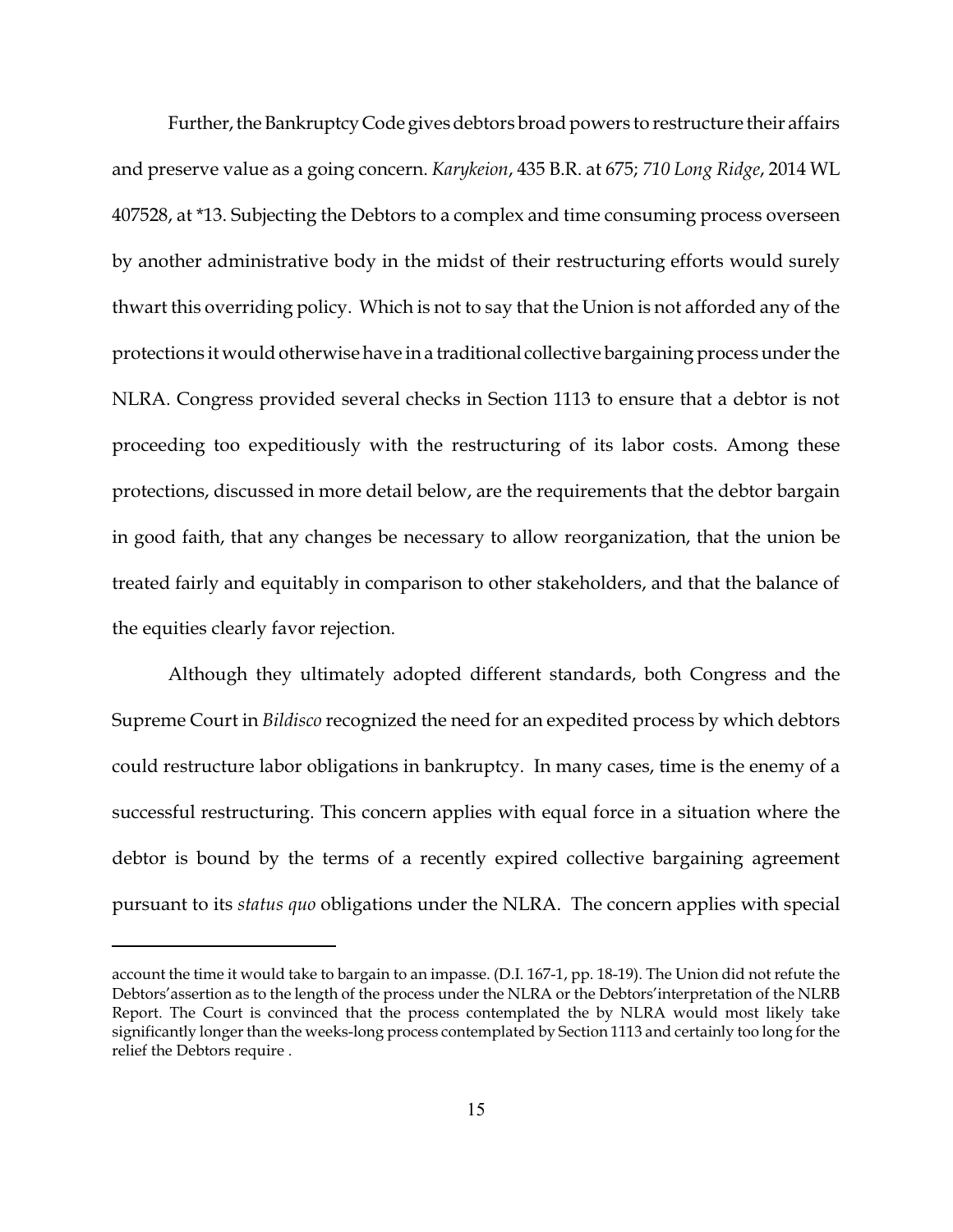force here, where the uncontroverted evidence demonstrates that the Debtors have months, perhaps weeks, to strike a deal in order to avoid liquidation. If the CBA were set to expire the day after the issuance this opinion, there is no doubt that the Court would have jurisdiction to enter an order approving rejection. But, if the Union is correct, because the CBA expired only a few weeks ago, the Court has no such authority, even though the terms of the expired CBA continue to impose the exact burden on the Debtors' restructuring efforts that Section 1113 is meant to relieve. This result makes little sense. *See Karykeion*, 435 B.R. at 675-76; *710 Long Ridge*, 2014 WL 407528, at \*13-14. Again, the Court must read the statute, when possible, to avoid such an illogical result. *Griffin*, 458 U.S. at 575; *Kaiser*, 456 F.3d at 330.

If the Court were to adopt the Union's view, it is certain, based on the uncontroverted evidence before the Court, that the Debtors would be forced to close the Casino and liquidate, resulting in the loss of approximately 3,000 jobs, including those of the Union employees. In contrast to the facts before the court in *Hostess*, the evidence here demonstrates that there is simply no way that the Debtors could complete the collective bargaining process contemplated by the NLRA and avoid liquidation. The CBA is of no force or effect if the Casino closes and the Union employees lose their jobs. This, too, would be an absurd result. Reading Section 1113 to grant the Court jurisdiction to approve rejection of the terms of an expired collective bargaining agreement "avoids an absurd result and promotes consistency with the legislative purpose of the statute and the Bankruptcy Code as a whole." *Long Ridge*, 2014 WL 417528, at \*14. *See also Karykeion*, 435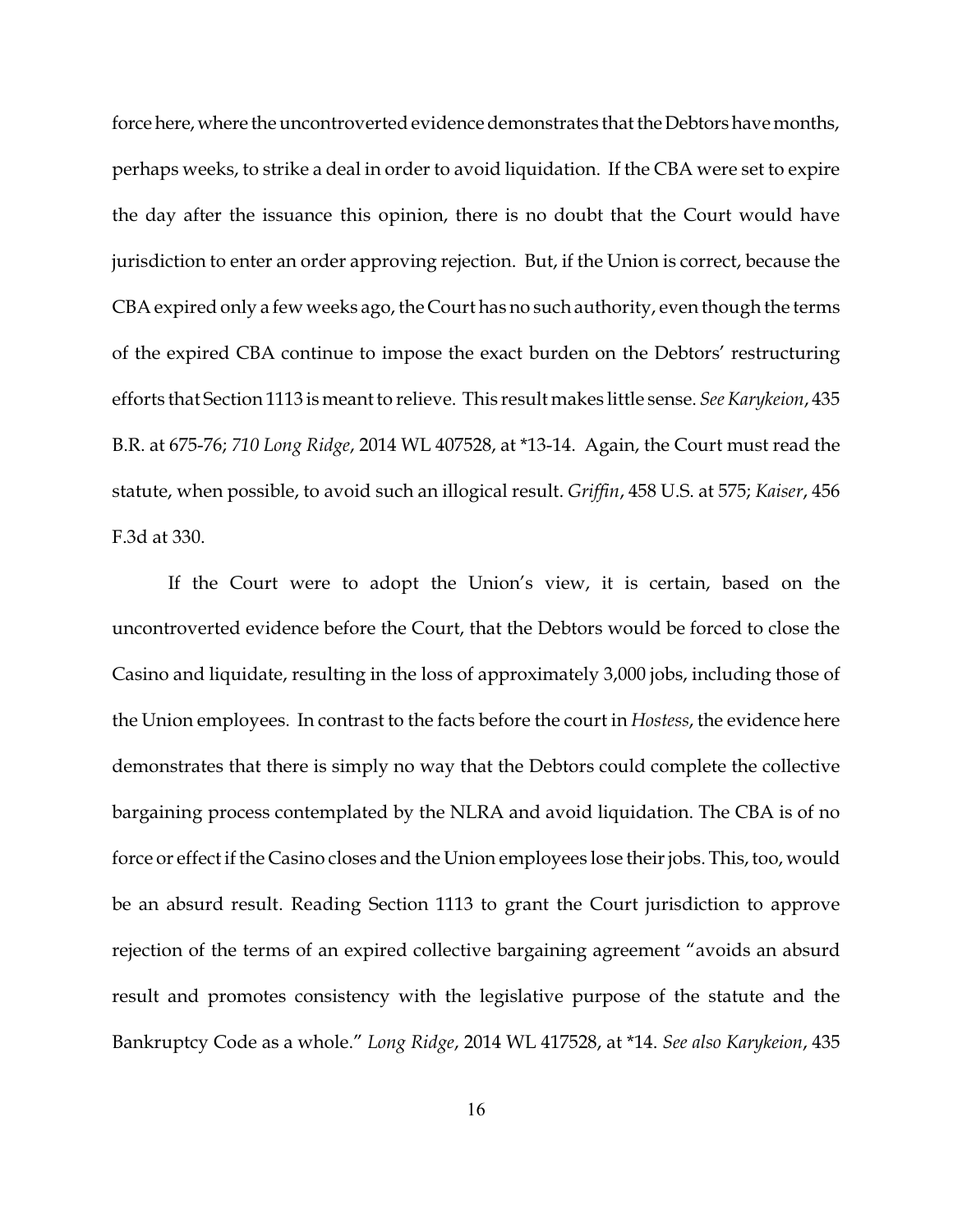B.R. at 676.

Further, this result does not intrude on the exclusive jurisdiction of the NLRB to enforce and interpret the provisions of the NLRA, as the Union suggests. The Court merely reads Section 1113 to apply with equal force in a situation where the terms of an expired collective bargaining agreement remain in effect due to the employer's *status quo* obligations under the NLRA. In applying Section 1113 to the facts of this case, the Court will interpret and enforce only Section 1113, and not any provision of the NLRA. This is a no greater intrusion on the NLRB's jurisdiction than if the Court were to apply Section 1113 to a collective bargaining agreement which has not expired by its terms. *See Karykeion*, 435 B.R. at 675.

The practical impact of the Court's finding that Section 1113 applies to expired collective bargaining agreements is slight, especially when compared to the violence adopting the Union's position would do to the legislative purpose of Section 1113 and the Bankruptcy Code generally, which is to facilitate and promote reorganization. *See Bildisco*, 465 U.S. 513, 528 ("The fundamental purpose of [chapter 11] reorganization is to prevent a debtor from going into liquidation, with an attendant loss of jobs and possible misuse of economic resources."). Labor unions are on notice that in the event of a bankruptcy, their collective bargaining agreements are subject to rejection pursuant to Section 1113. Reading Section 1113 to apply to the narrow class of expired collective bargaining agreements which remain in effect post-petition due to the employer's *status quo* obligations under the NLRA does not alter and in fact preserves the pre-existing union-employer power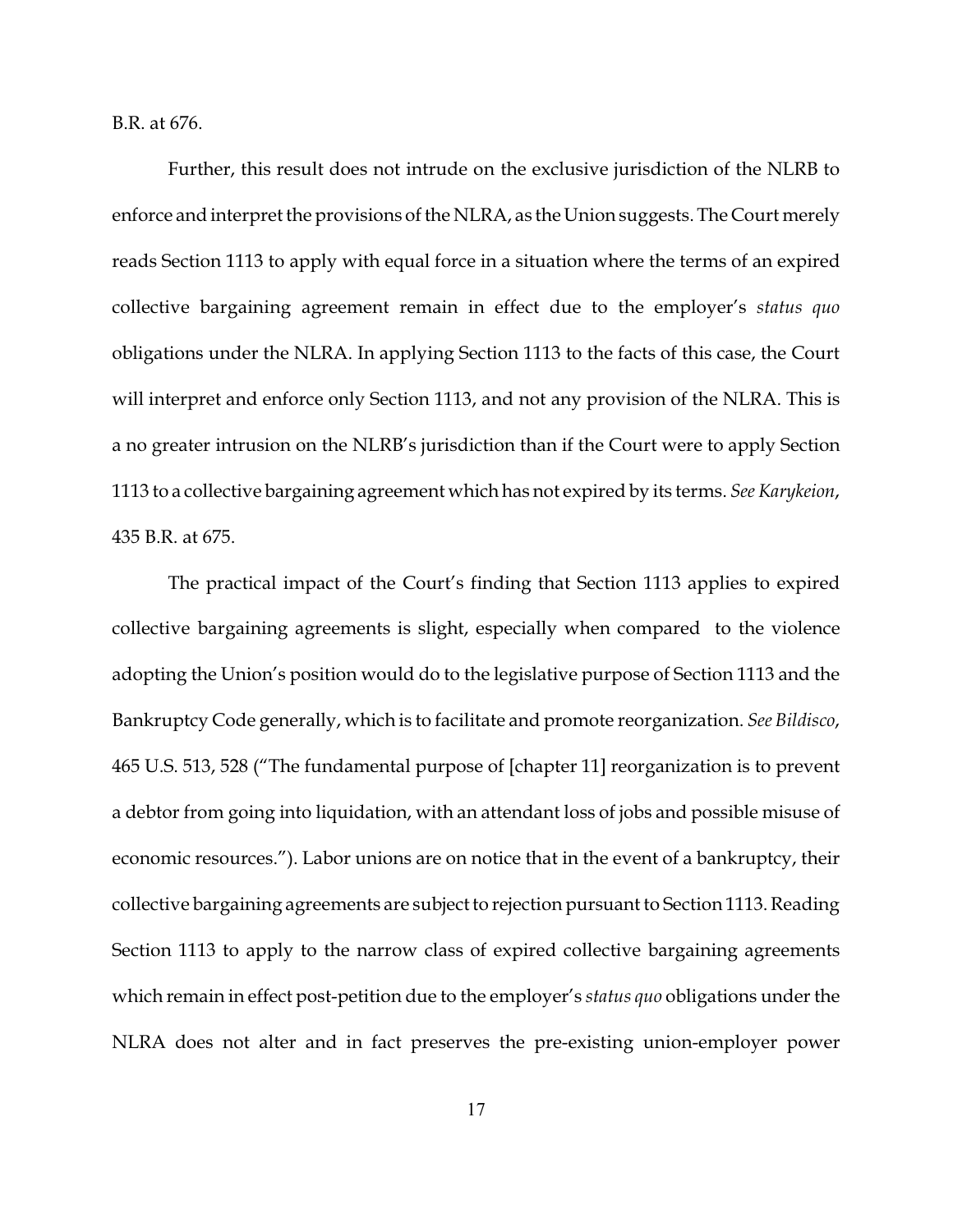dynamic.

The Union's position, if given credence, would effectively give labor unions the powerto hold up a debtor's bankruptcy case until the union's demands were met, but only in cases where there is an expired but still controlling collective bargaining agreement. The Court cannot think of nor has the Union offered a good reason for such a distinction between an expired and unexpired collective bargaining agreement. While allowing the Union that sort of hold-up power may be appropriate or even necessary outside of bankruptcy, in a bankruptcy case it wholly ignores the policy and bargaining power balances Congress struck in Section 1113 and exalts form over substance.

Accordingly, the Court finds that it has jurisdiction pursuant to Section 1113(c) to approve an application for rejection of a collective bargaining agreement where the agreement has expired by its terms but the provisions of the agreement remain in effect due to the employer's *status quo* obligations under the NLRA.

#### B. Section 1113 Requirements

The Court will now focus on whether the Debtors have met their burden of establishing that it is necessary to reject the CBA and that they have satisfied a debtor's requirements under Section 1113, which provides that:

> The court shall approve an application for rejection of a collective bargaining agreement only if the court finds that –

> (1) the trustee has, prior to the hearing, made a proposal that fulfills the requirements of subsection (b)(1);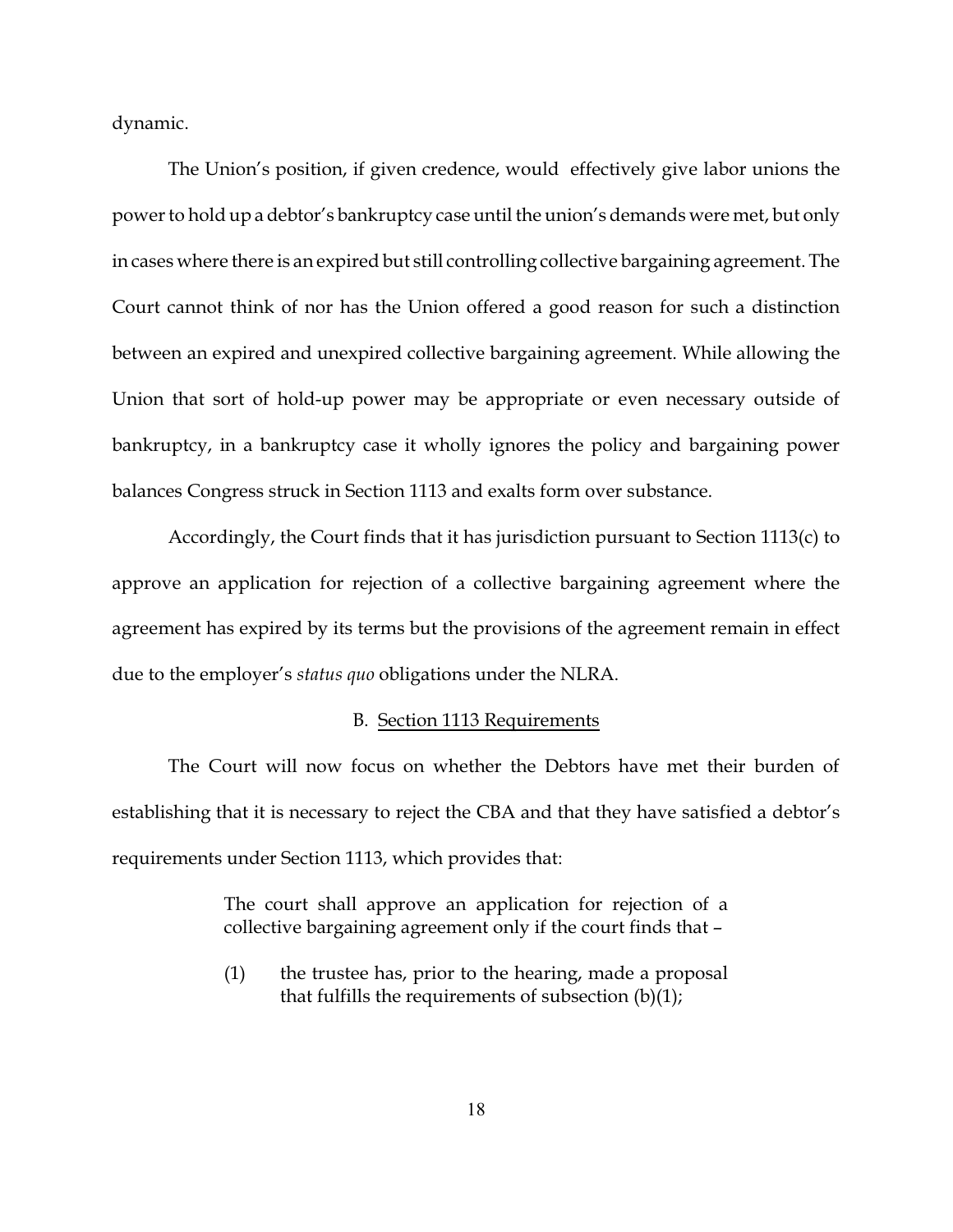- (2) the authorized representative of the employees has refused to accept such proposal without good cause; and
- (3) the balance of the equities clearly favors rejection of such agreement.

Section 1113(c). The reference in subsection (c) to subsection 1113(b)(1) incorporates the

Debtors' burden to:

- (A) make a proposal to the authorized representative of the employees covered by such agreement, based on the most complete and reliable information available at the time of such proposal, which provides for those necessary modifications in the employees benefits and protections that are necessary to permit the reorganization of the debtor and assures that all creditors, the debtor and all of the affected parties are treated fairly and equitably; and
- $(B)$  provide, subject to subsection  $(d)(3)$ , the representative of the employees with such relevant information as is necessary to evaluate the proposal.

Therefore, preliminary to rejection of a collective bargaining agreement, a debtor must (1) make a proposal " based on the most complete and reliable information available," (2) have provided a union with relevant information which is necessary for the union to evaluate the proposal, and (3) make certain the proposal treats all parties "fairly and equitably." Section 1113(b)(1)(A). The proposal must also be "necessary to permit the reorganization of the debtor." *Id.* The inquiry then turns to whether the union "refused to accept such proposal without good cause," Section  $1113(c)(2)$ , and whether the "balance of the equities clearly favors rejection of the collective bargaining agreement," Section 1113(c)(3). Finally, between the proposal having been made and the hearing on the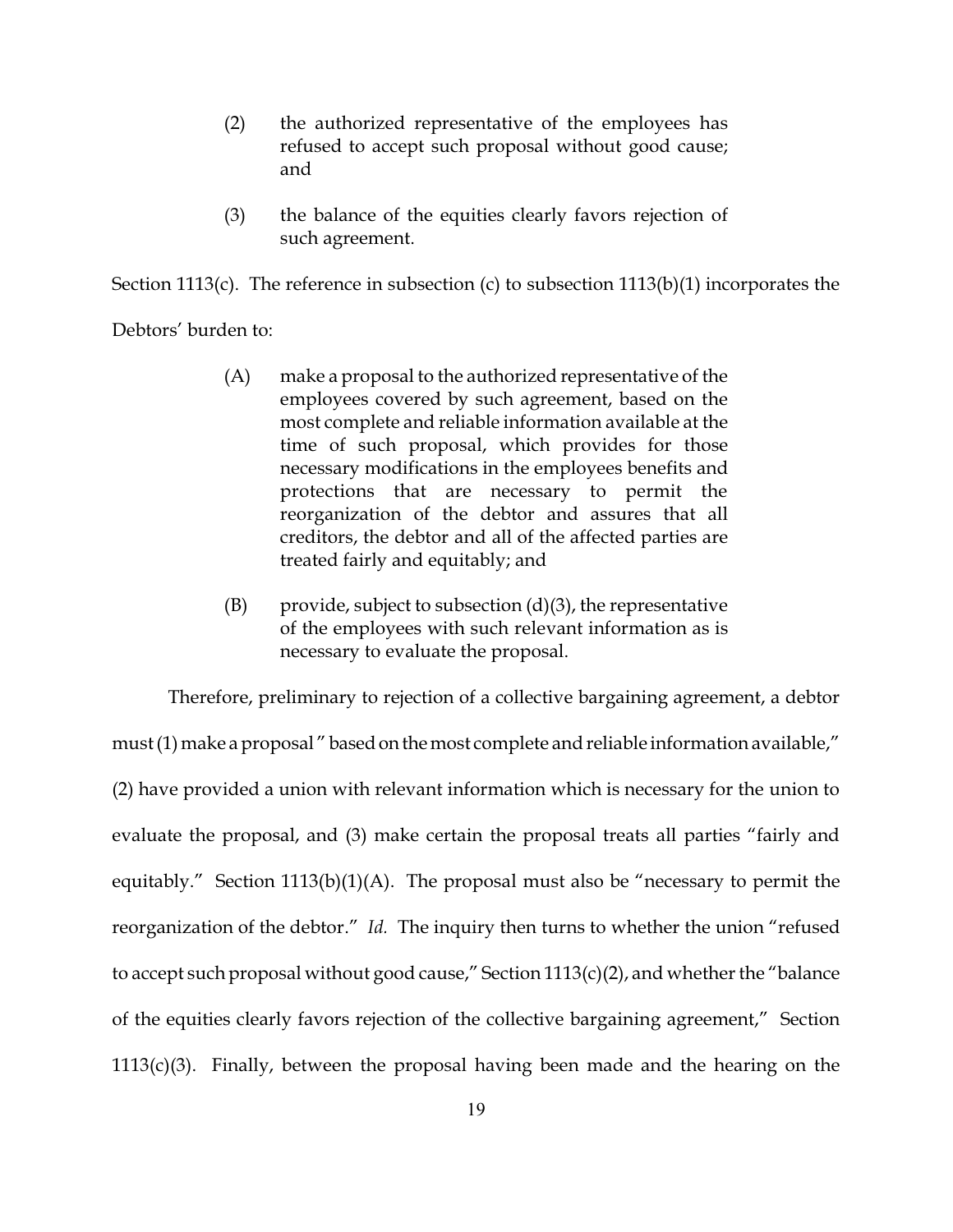rejection motion, a debtor must meet "at reasonable times, with the [union] to confer in good faith" in attempting to arrive at "mutually satisfactorymodifications" of the collective bargaining agreement. Section 1113(b)(2). The Court is required to schedule a hearing on the Motion "not later than fourteen days after the date of the filing" of the motion. Section  $1113(d)(1)$ .

## *1. Necessary to Reorganization*

The source of the law in the Third Circuit on rejection of a collective bargaining agreement is found in*Wheeling-Pittsburgh Steel Corp. v. United Steelworkers of Am. AFL-CIO-CLC*, 791 F.2d 1074 (3d Cir. 1986). *Wheeling* instructs the Court that the "necessary" standard requires a showing that the modifications arenotmerely "desirable" but essential to reorganization. *Wheeling*, 791 F.2d at 1088-89. The emphasis is on promoting reorganization and avoiding liquidation. *Id.* at 1089.

Here, the Debtors have established that they are suffering losses at the Casino which are prohibitive to continuing the business and the Union has presented no evidence challenging such evidence. It is absolutely clear to the Court that the Debtors have sufficient cash to fend off the losses for less than two months. Mr. Hardie, Debtors' investment advisor, provided uncontroverted testimony that without relief from the CBA, Debtors will be forced to liquidate in which event all of the Casino employees, both union and non-union, will lose their jobs and all of the benefits which are at issue. 10/2 Tr. 38. The only alternative before the Court to liquidation is the Proposal and therefore the modifications are indeed essential to the Debtors' short-term survival*.* In *Bowen Enters.,*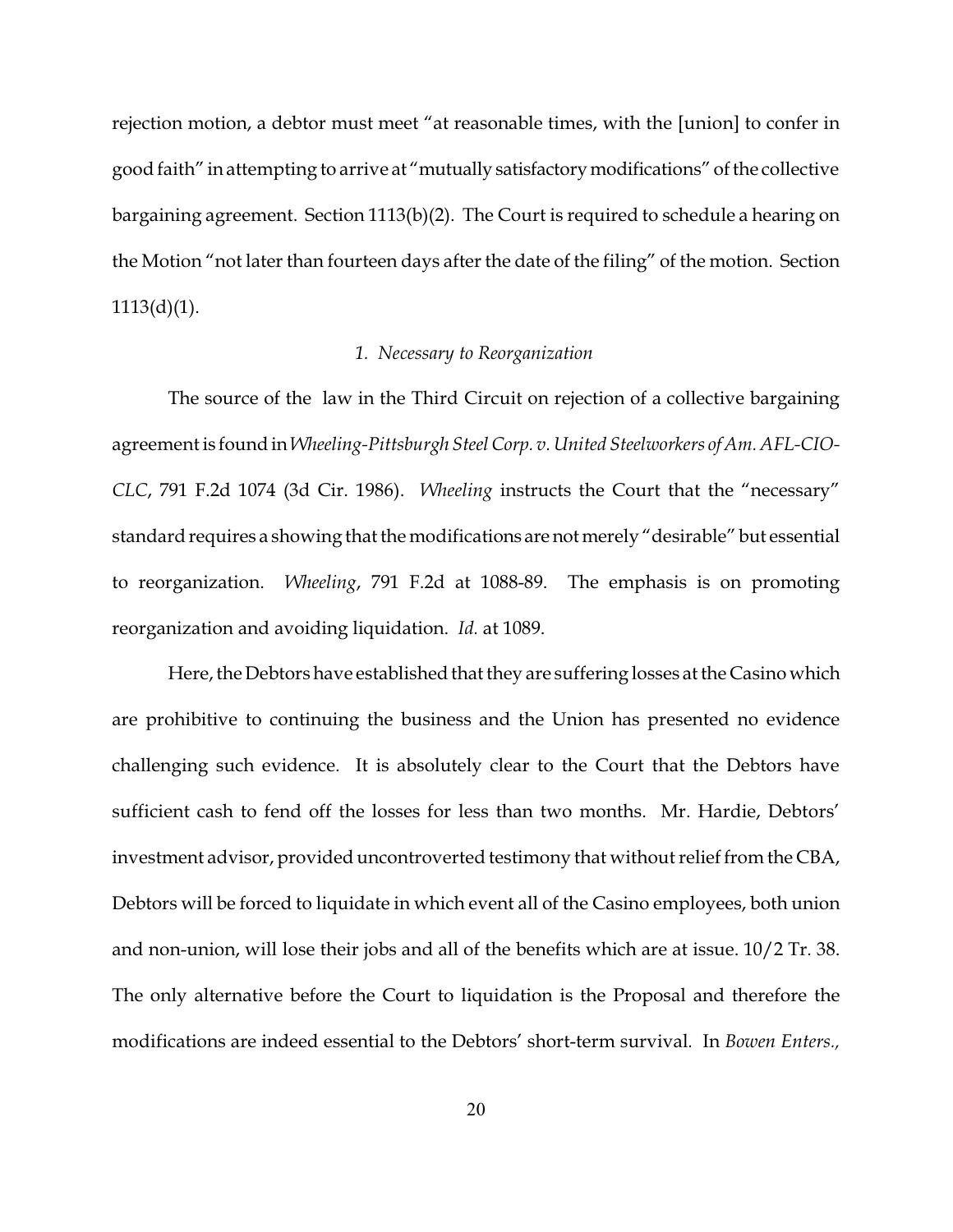*Inc. v. United Food & Commercial Workers Int'l Union* (*In re Bowen Enters., Inc.*), 196 B.R. 734 (Bankr. W.D. Pa. 1996), the court approved the Section 1113 rejection because the debtor's dire financial situation clearly meant that the debtor would be forced to liquidate otherwise.

The Union questioned Debtors' maintaining the Trump Plaza Hotel and Casino at a cost of \$9.2 million per year, money which the Union argues could be used to honor the terms of the CBA. The Union does not take into account that the Debtors do not own the Trump Plaza Hotel and Casino free and clear. It is encumbered by the secured creditor's lien and the Debtors can not dispose of the Trump Plaza Hotel and Casino without the secured creditor's cooperation and not quickly enough in any event to avoid the present cash emergency. The minimal spending on the Trump Plaza Hotel and Casino is only for such essentials as heat and air conditioning, some electric and security. 10/14 Tr. 147.

#### *2. Most Complete and Reliable Information*

As discussed above, Section 1113(b)(1)(A) requires the debtor to make a proposal "based on the most complete and reliable information available at the time of the proposal." The requirement contemplates the debtor will provide comprehensive information and make an honest effort to compile all relevant data. It need not be a perfect compilation but a good faith, best efforts one. *Karykeion, Inc.*, 435 B.R. at 667; and *Ass'n of Flight Attendants-CWA, AFL-CIO v. Mesaba Aviation, Inc.*, 350 B.R. 435, 454 (D. Minn. 2006).

Debtors have fully satisfied this requirement. On September 17, 2014, the Debtors provided the Union with the Proposal accompanied by a presentation prepared by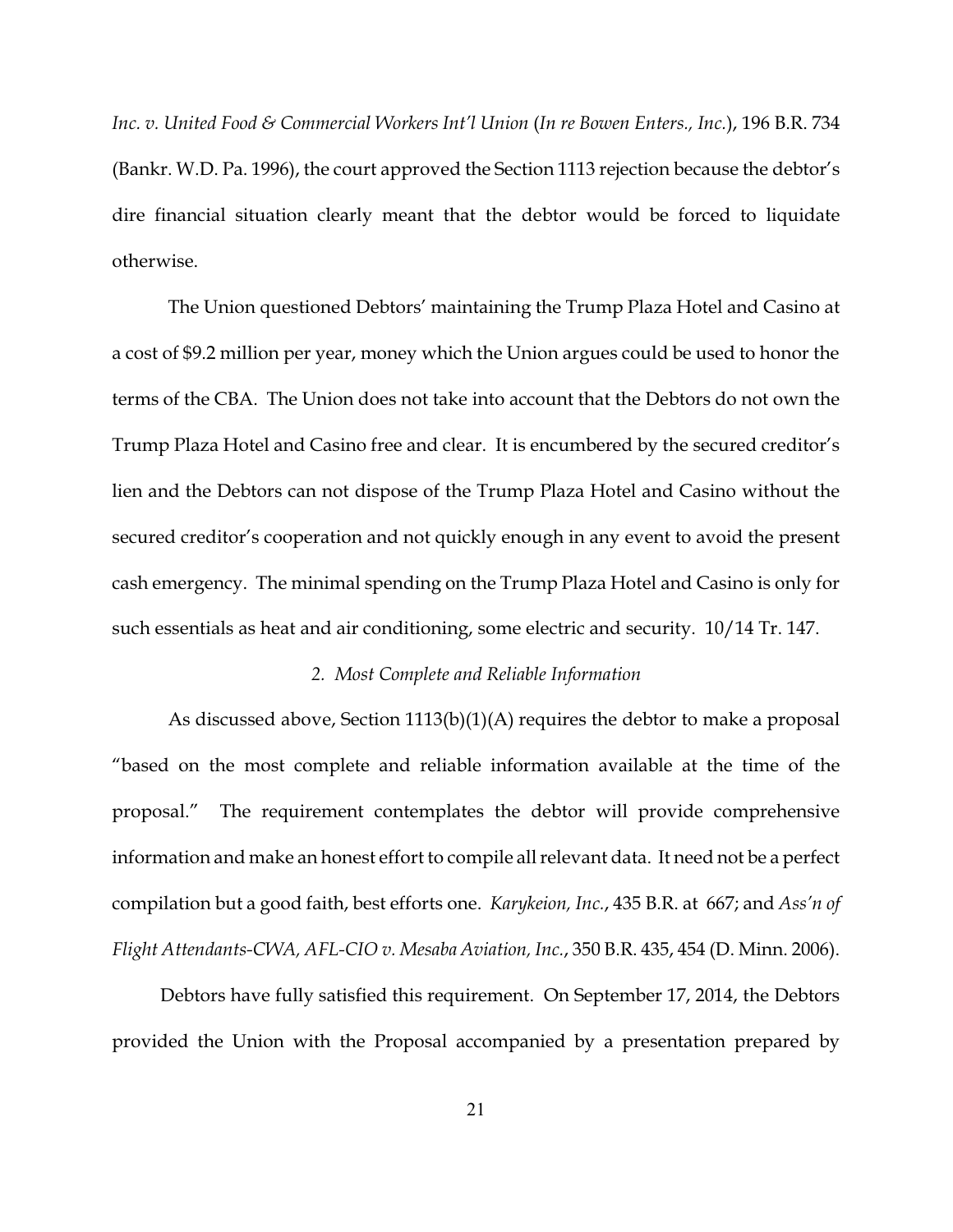Houlihan Lokey which contained the proposed modifications, the estimated economic impact of each of the proposed modifications, a cash flow forecast through November 13, 2014, and forecasts showing the financial conditions incorporating the proposed modifications and the need to obtain relief. Ex. 5. Such information was the most complete and reliable information available. *In re 710 Long Ridge*, 2014 WL 407528 (Bankr. D.N.J. Feb. 3, 2014). The Union does not claim otherwise.

#### *3. Relevant Information Necessary to Evaluate the Proposal*

A debtor must provide "such relevant information as is necessary to evaluate the proposal." Section 1113(b)(1)(B). There is no question that Debtors satisfied this requirement. Debtors provided the Union with numerous documents, established a data room and responded promptly to every request for information. Having met its burden of establishing Debtors provided the relevant and necessary information, the burden shifted to the Union to rebut such compliance. The Union presented no evidence and voiced no complaint that Debtors had not provided all relevant information necessary for the Union's evaluation.

# 4. *All Parties Treated Fairly and Equitably*

The question posed for this requirement is "whether the ... proposal would impose a disproportionate burden on the employees." *Wheeling*, 791 F.2d at 1091. In other words, the employees should not "bear either the entire financial burden of making the reorganization work or a disproportionate share of that burden, but only their fair and equitable share of the necessary sacrifices." *Id.*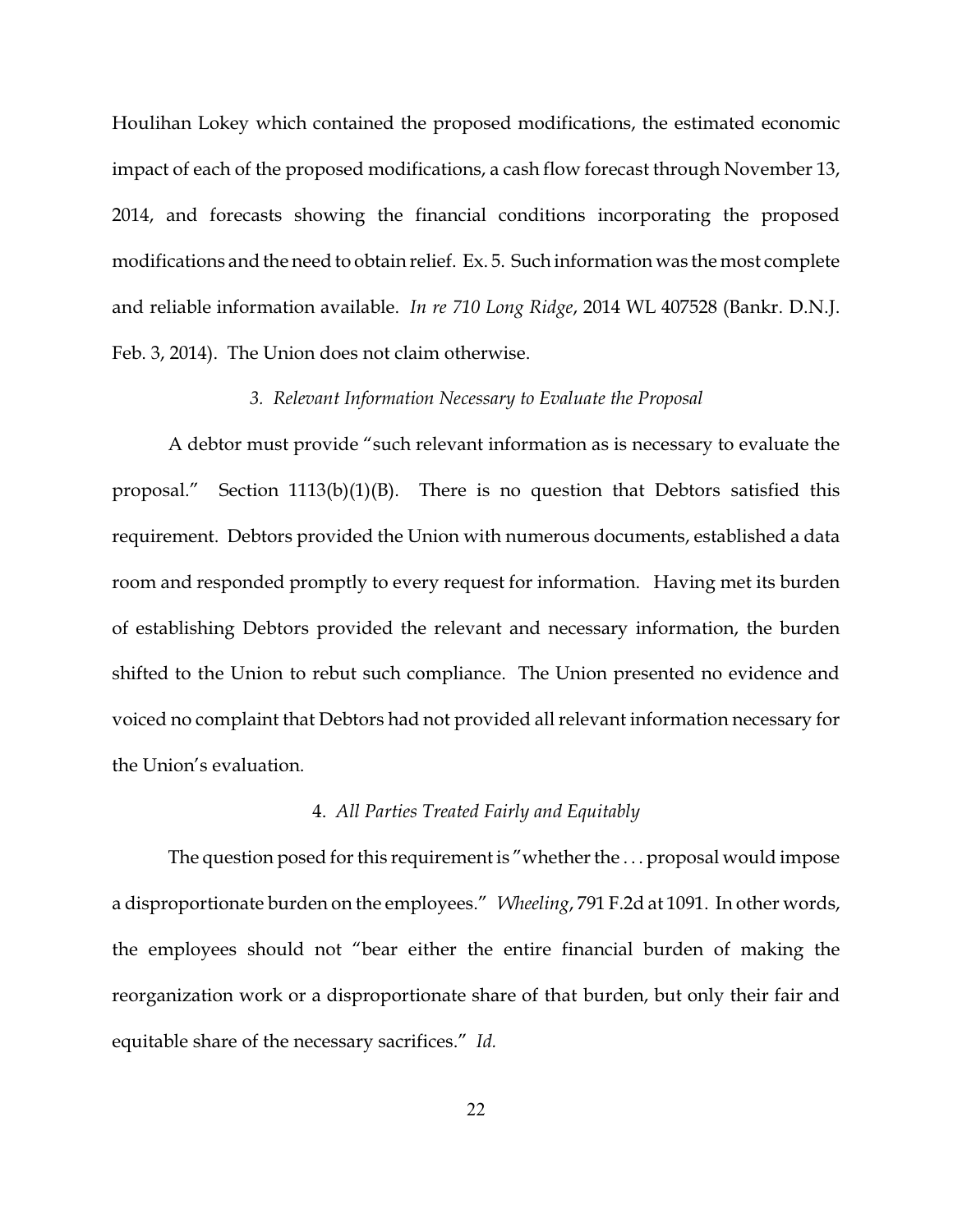Here, it is clear from the evidence presented that all constituencies will suffer greatly, not just the Union. The secured creditor is being asked to forego \$286 million in debt and unpaid interest of \$6 million, and to invest \$100 million for the reorganization. Trade creditors will receive nothing. Atlantic City and the State of New Jersey are being asked for substantial financial concessions. Non-union employees will receive the same health and welfare benefits. Management's compensation is tied to pre-petition equity which will be worthless. Debtors have asked tenants of the Casino to make concessions. 10/14 Tr. 111-13. Every constituency will suffer significant losses.

The Union argues that there is no "snap-back" provision in the Proposal and that such a provision is required by *Wheeling*. A "snap back" provision increases employees' wages or benefits in the event its employer has greater financial success than expected. *Wheeling* did, indeed, discuss and find that the absence of a snap back provision in that case precluded rejection. The Court concludes that the absence of the snap back is not fatal to rejection in this case.

First, Section 1113 does not include such a requirement. Second, other cases have not denied rejection because of the absence of a snap back provision. *Bowen*, 196 B.R. at 742 (court not aware of a binding precedent requiring snap back); *United Food & Commercial Workers Local Union v. Appletree Mkts., Inc.* (*In re Appletree Mkts., Inc.*), 155 B.R. 431, 440 (S.D. Tex. 1993); *In re Sierra Steel Corp.*, 88 B.R. 337, 342 (Bankr. D. Colo. 1988). Third, as in *Bowen* where the court rejected the concept that a snap back is required in every case, the Union never requested in negotiations that the Debtors provide a snap back clause. In *Wheeling*,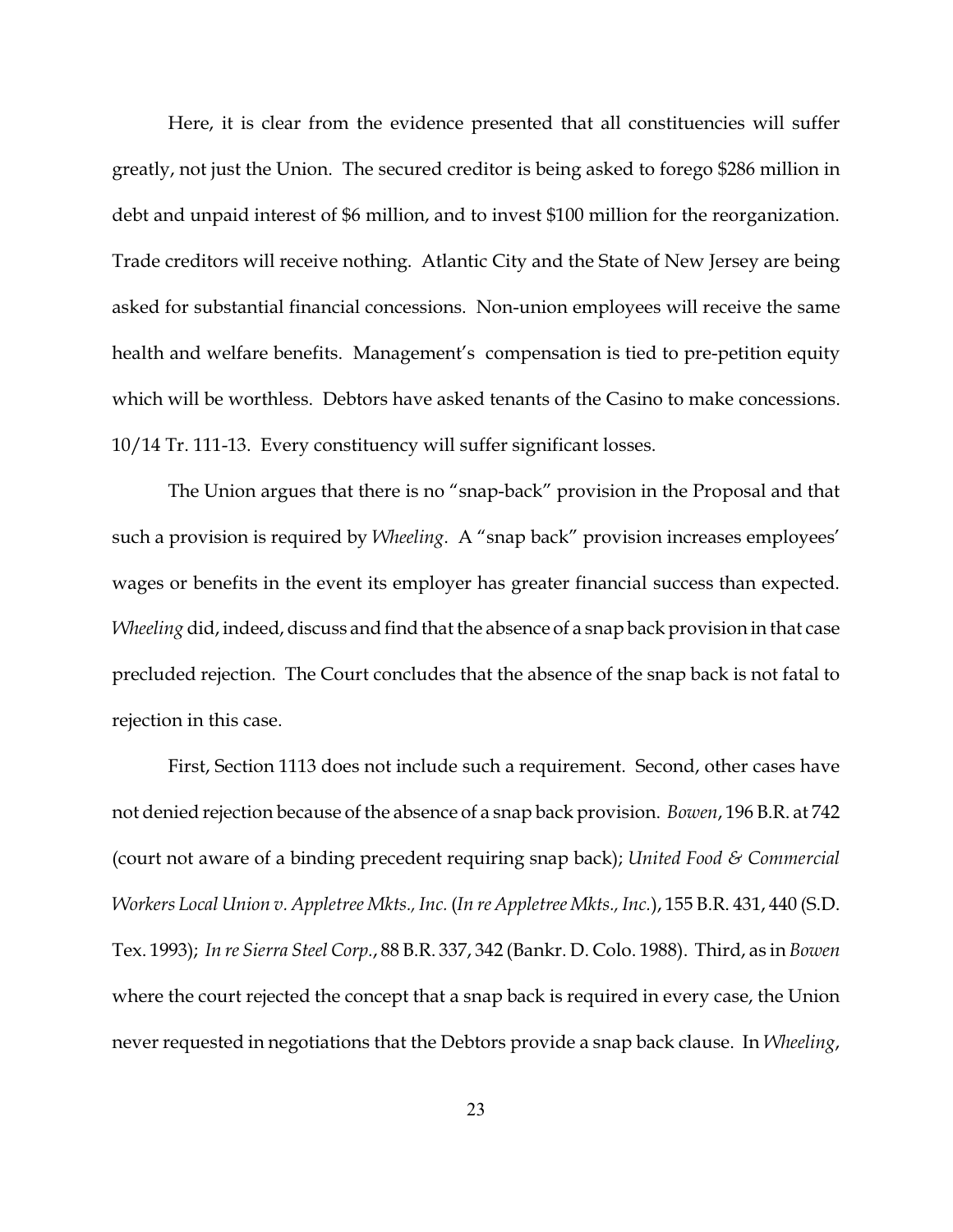the union made the request. The Third Circuit found that the debtor did not provide a credible explanation for the failure to include such a provision. But ultimately, the overriding answer to the Union's belated suggestion that the snap back had to be offered in the Proposal is the fact that the Proposal is not imposing a disproportionate burden on the Union. The suffering is spread across all parties associated with Debtors.

#### *5. Union Rejection Without Good Cause*

A court will not approve the rejection of a collective bargaining agreement unless the Union has rejected a proposal without good cause. Section 1113(c)(2); and *Bowen*, 197 B.R. at 745. When the debtor establishes that the union has refused to accept its proposal, the union then bears the shifted burden to prove that its refusal was not without good cause. *In re Am. Provision Co.*, 44 B.R. 907, 910 (Bankr. D. Minn. 1984).

The Debtors have established that the Union refused to negotiate, delayed negotiations or did not negotiate earnestly, and presented only a partial counterproposal at the last minute. The Union was in essence intransigent in its position. Instead, the Union took a "fight rather than switch" stance even in the face of Debtors' submission of information that they were facing liquidation and would close the Casino unless negotiations led to a new collective bargaining agreement. The Union's refusal to negotiate qualifies for the finding that it rejected the Proposal without good cause. *See, e.g., In re Garafalo's Finer Foods*, 117 B.R. 363, 371 (Bankr. N.D. Ill. 1990).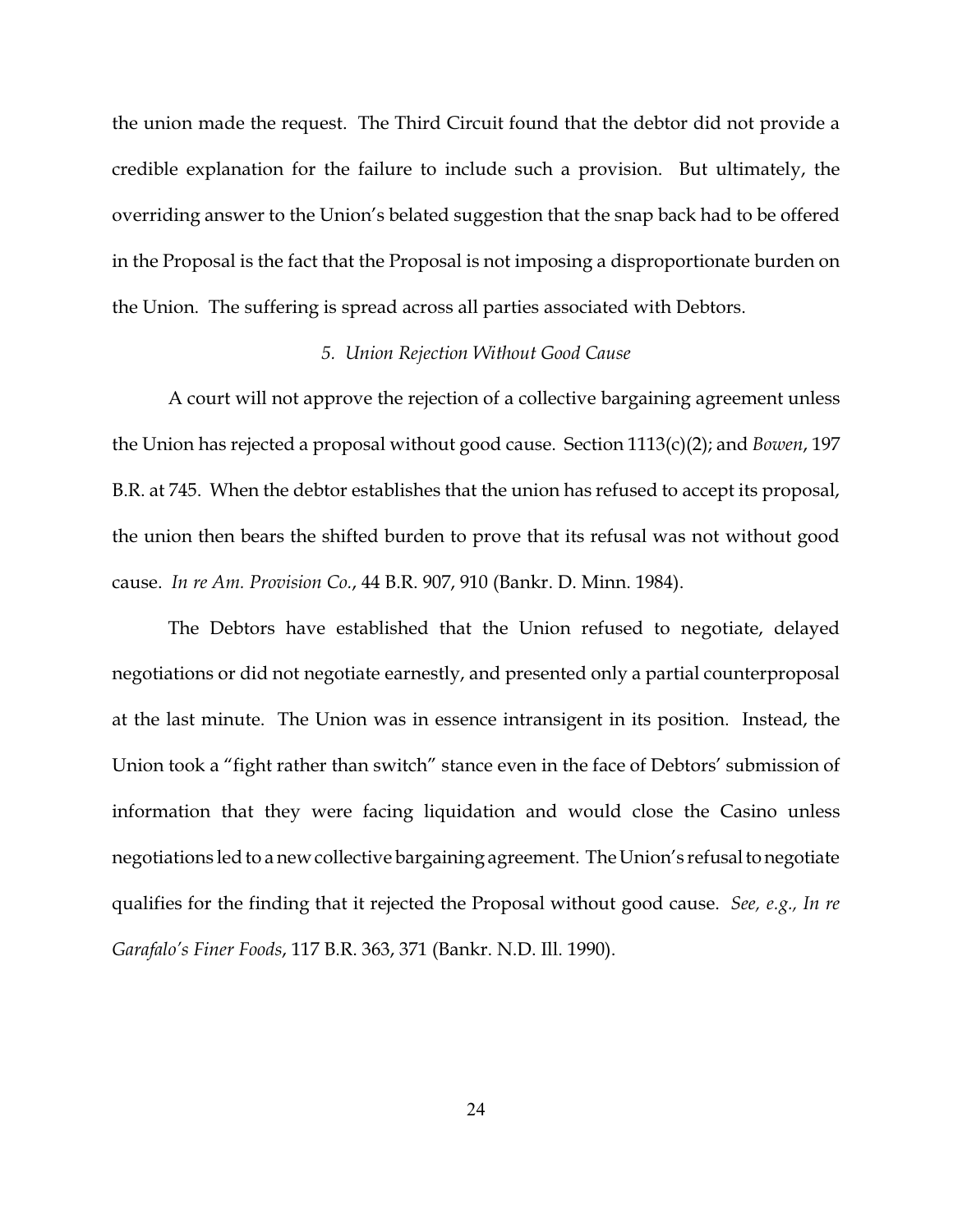#### *6. Balance of the Equities*

Section 1113(c)(3) provides that rejection of a collective bargaining agreement is appropriate if "the balance of the equities clearly favor rejection of such agreement." In making the determination, courts will consider the following factors:

> (1) the likelihood and consequences of liquidation if rejection is not permitted; (2) the likely reduction in the value of creditors' claims if the bargaining agreement remains in force; (3) the likelihood and consequences of a strike if the bargaining agreement is voided; (4) the possibility and likely effect of any employees claims for breach of contract if rejection is approved; (5) the cost-spreading abilities of the various parties, taking into account the number of employees covered by the bargaining agreement and how various employees' wages and benefits compare to those of others in the industry; and (6) the good or bad faith of the parties in dealing with the debtors' financial dilemma.

*Truck Drivers Local 807 v. Carey Transp., Inc.*, 816 F.2d 82, 93 (2d Cir. 1987). These factors clearly militate in favor of rejection. Most importantly, liquidation will result if the Court denies the Motion. *Bowen*, 196 B.R. at 745 (the fact that the debtor would be forced to liquidate unless relieved of onerous labor costs advised that the equities favored rejection). The Court also cannot ignore the Union campaign of misinformation, refusal to negotiate in earnest and effort to drive business away, all of which show bad faith.

# *7. Meetings at Reasonable Times to Confer in Good Faith*

Section 1113(b)(2) requires the debtor to "confer in good faith in attempting to reach mutually satisfactory modifications" of the collective bargaining agreement. Once the debtor shows it has complied, the union must produce evidence that the debtor did not confer in good faith. *Am. Provision*, 44 B.R. at 909.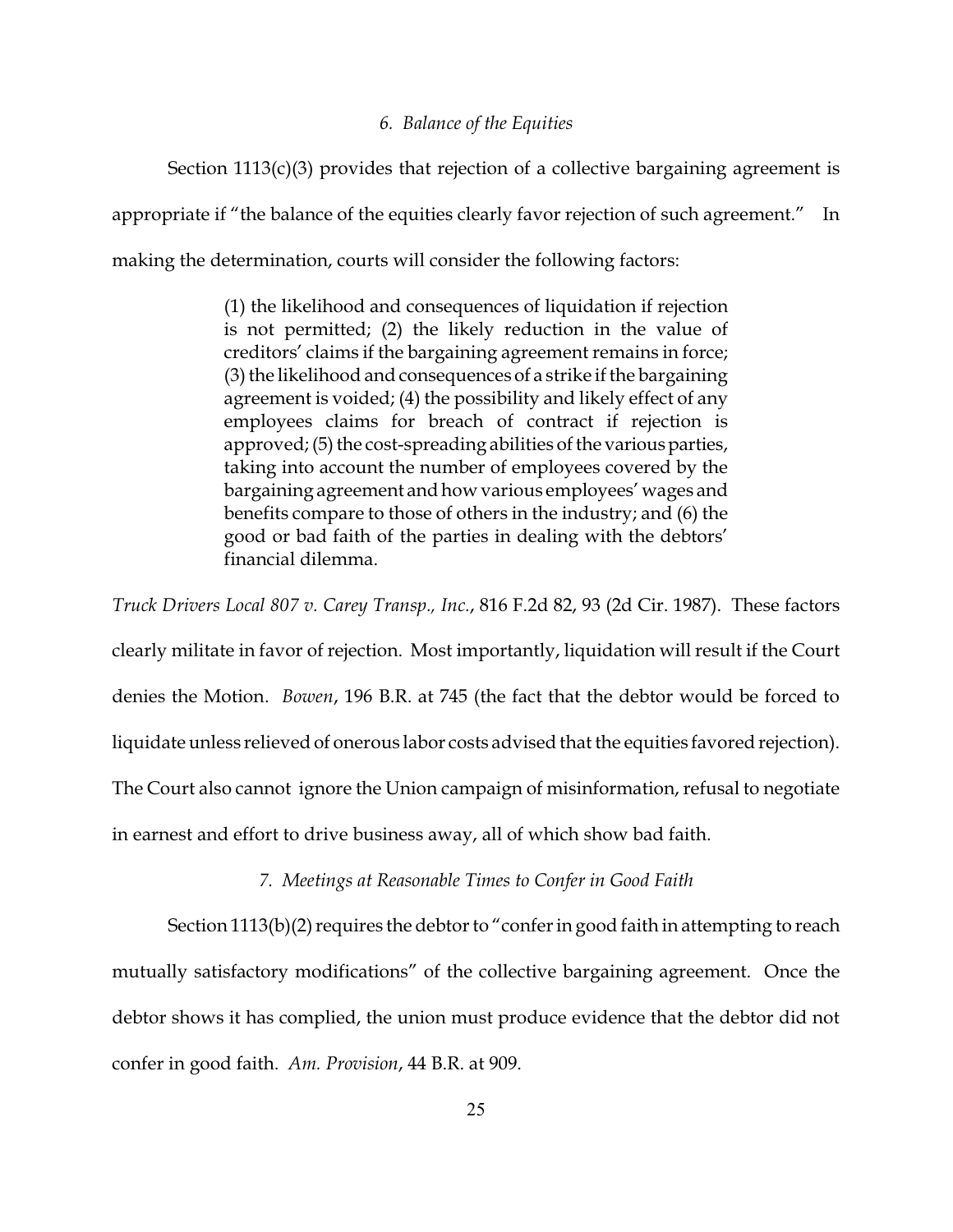Debtors provided evidence through Mr. Keyser and Mr. Hardie that they went to great lengths and were relentless in their efforts to bring the Union to the bargaining table. They managed eventually to draw the Union into negotiations but the Union did not make a comprehensive counterproposal and continued to raise rather than discuss issues. By then, the Debtors had run out of time after more than seven months of trying to engage the Union in discussions. The Court finds that the Debtors "stood on their head" to negotiate and were rebuffed time and time again. The Union presented no evidence that the Debtors did not confer in good faith. Thus, Debtors have satisfied their burden.

# **C. Effect of Rejection**

In addition to disagreeing over whether rejection of the CBA is appropriate at all, the parties disagree as to the effect of rejection . In the Debtors' view, the Court can and should enter an order which modifies the CBA and implements the terms of its proposal. *See, e.g., Garofalo's Finer Foods*, 117 B.R. at 369-70 ("the Court concludes that not only may such agreements be rejected under section 1113(c), but that if all the requirements are met, such agreements can be alternatively modified in the exercise of the Court's discretion in balancing the equities under section 1113(c) and rendering its judgment as deemed necessary and appropriate under section 105(a)"). The Union, on the other hand, argues that nothing in Section 1113 grants the Court the authority to specifically implement the terms of the Proposal. *See, e.g., Northwest Airlines Corp. v. Ass'n of Flight Attendants–CWA* (*In re Northwest Airlines Corp.*), 483 F.3d 160, 171 n.5 (2nd Cir. 2007) (reserving judgment but noting that "the text of § 1113 is not explicit on this score, cf. 11 U.S.C. § 1113(e) (explicitly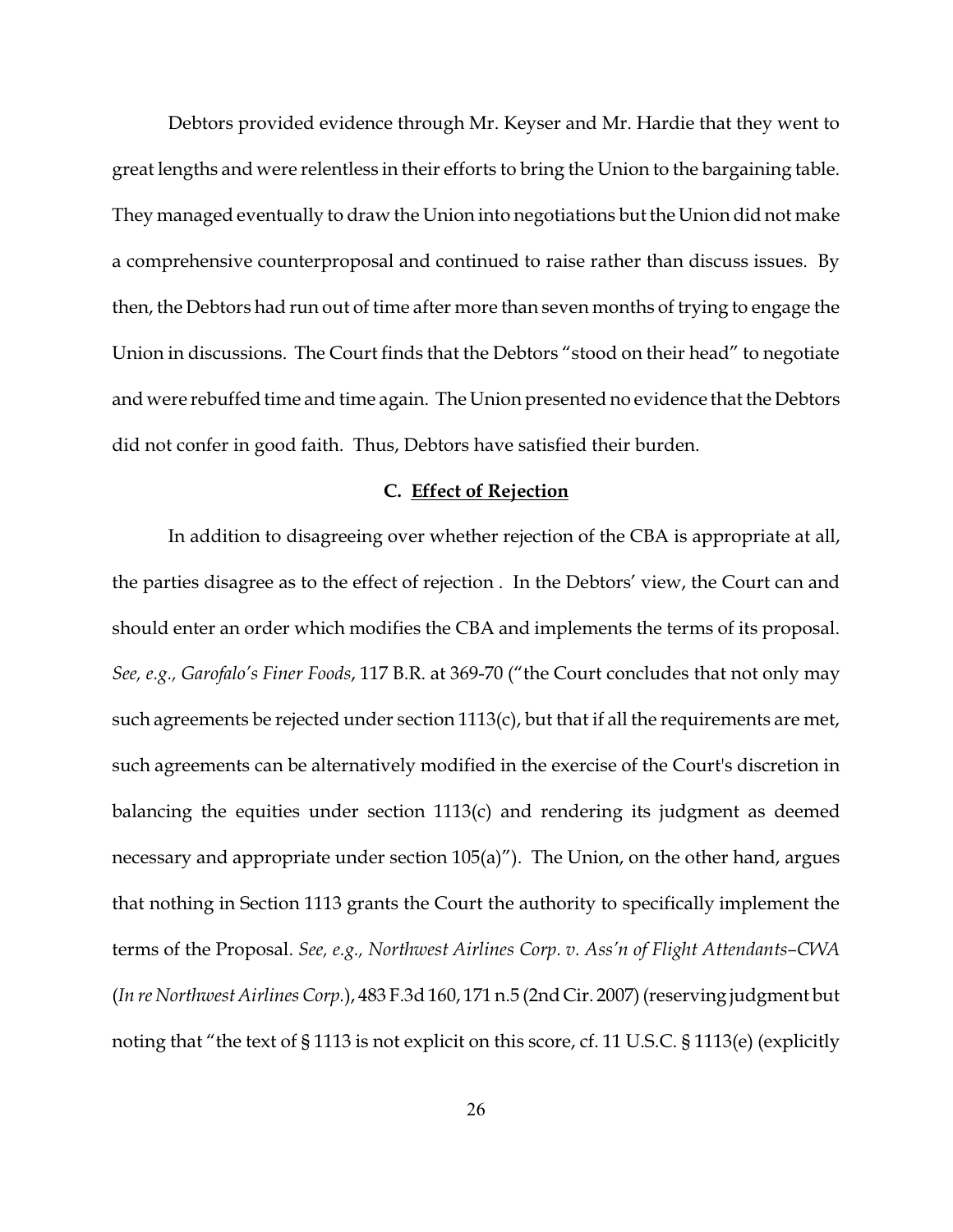permitting the bankruptcy court to impose 'interim changes'), and that the bankruptcy court must look elsewhere in the Bankruptcy Code to find such authority").

Nothing in the text of Section 1113 gives the Court the authority to implement the terms of the Debtors' proposal and there is little judicial guidance on the issue. The more reasoned view, and the view which best harmonizes the goals of both bankruptcy law and labor law is that:

> [F]ollowing rejection, a [debtor in possession] remains subject to its labor law duty to bargain in good faith, but is permitted to implement changes to the terms and conditions of employment that were included in the section 1113 proposals approved by the bankruptcy court. Such implementation, without further bargaining, will not constitute a violation of the duty to bargain under the NLRA, because this result is a necessary accommodation of the NLRA to section 1113.

7 *Collier on Bankruptcy* ¶ 1113.06[1][b] (16th ed. 2014) (citing Memorandum from the General Counsel of the NLRB regarding *Mile-Hi Metal Systems, Inc.*, 1997 WL 731480 (N.L.R.B.G.C. July 30, 1986)). *See also In re Alabama Symphony Ass'n*, 155 B.R. 556, 573 (Bankr. N.D. Ala. 1993), *aff'd in part, rev'd in part on other grounds*, 211 B.R. 65 (N.D. Ala. 1996) ("The Court is here merely to decide whether they shall be divorced, subject to further out-ofcourt negotiations, and not to decide the terms under which they shall live together."). Accordingly, and to be clear, the Court approves the terms of the Proposal only in the sense that the Court finds that the Proposal and terms therein satisfy the requirements of Section 1113 and is authorizing the Debtors to implement the Proposal.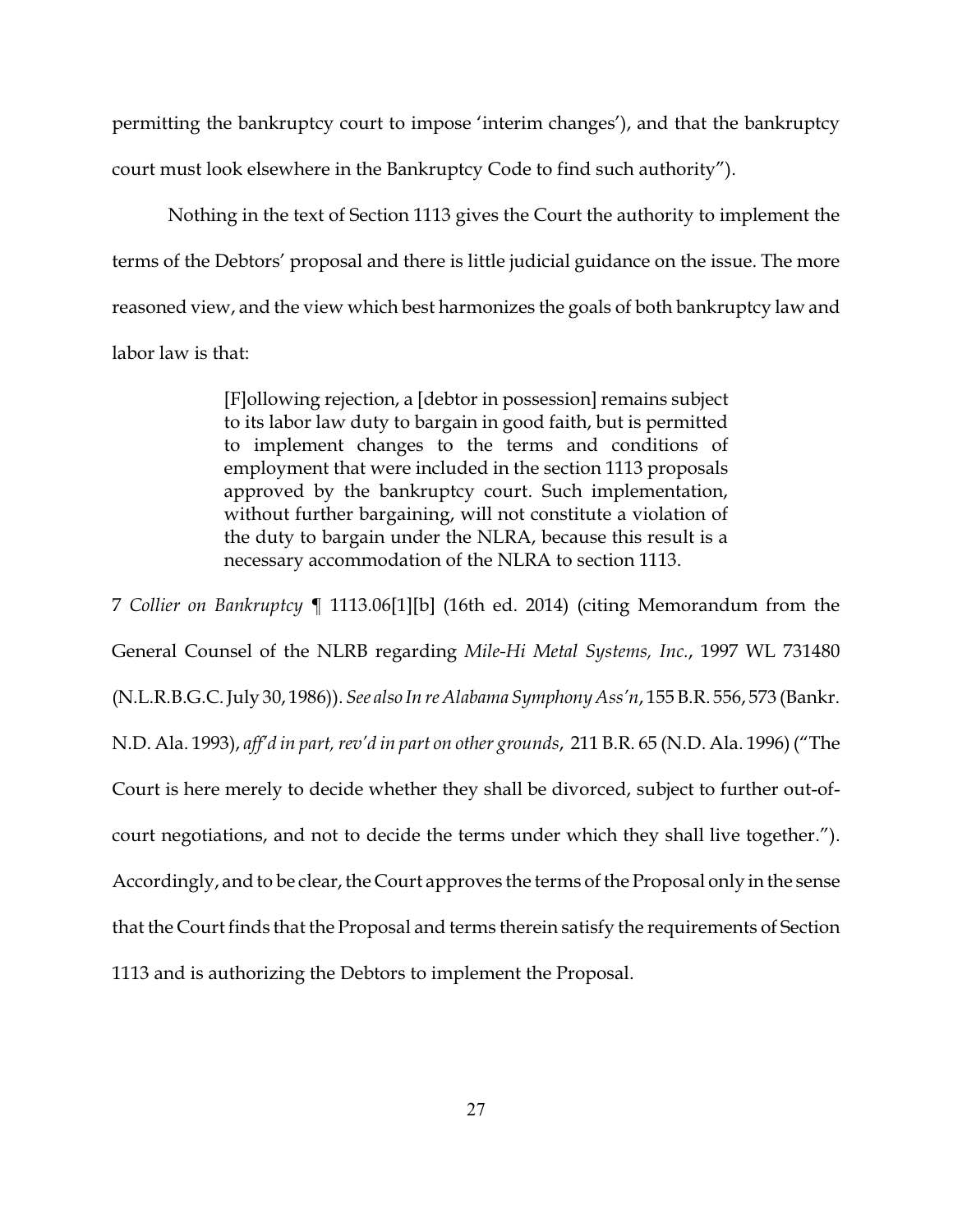#### **CONCLUSION**

The Court will not speculate why the Union failed to negotiate in good faith with the Debtors and did not present witnesses at the evidentiary hearing.<sup>4</sup> The Union had ample opportunity to do both. The Court continues to be concerned that whatever the Union's reasons, the Union did not take action to advance the interests of Taj Mahal employees despite the protectionswhichSection 1113 provides. Nor did the Union present a single witness in rebuttal.

The Court finds that it has jurisdiction to approve rejection of an expired collective bargaining agreement under Section 1113(c). Further, based on the extensive evidence, the Court finds that the Debtors have satisfied their responsibilities under Section 1113(b) and Section 1113(c). Accordingly, the Court will grant the Motion. The Court has entered an Order.

Dated: October 20, 2014

KEVIN GROSS, U.S.B.J.

<sup>&</sup>lt;sup>4</sup> Debtors and the Union discussed at the hearing, at some length, the existence of "most favored nation" or "most favored employer" provisions in collective bargaining agreements at other casinos in Atlantic City. The Court has not reached any conclusion whether such provisions – which give an employer the benefit of employer beneficial amendments in another casino's collective bargaining agreement – played a role in the Union's failure to negotiate.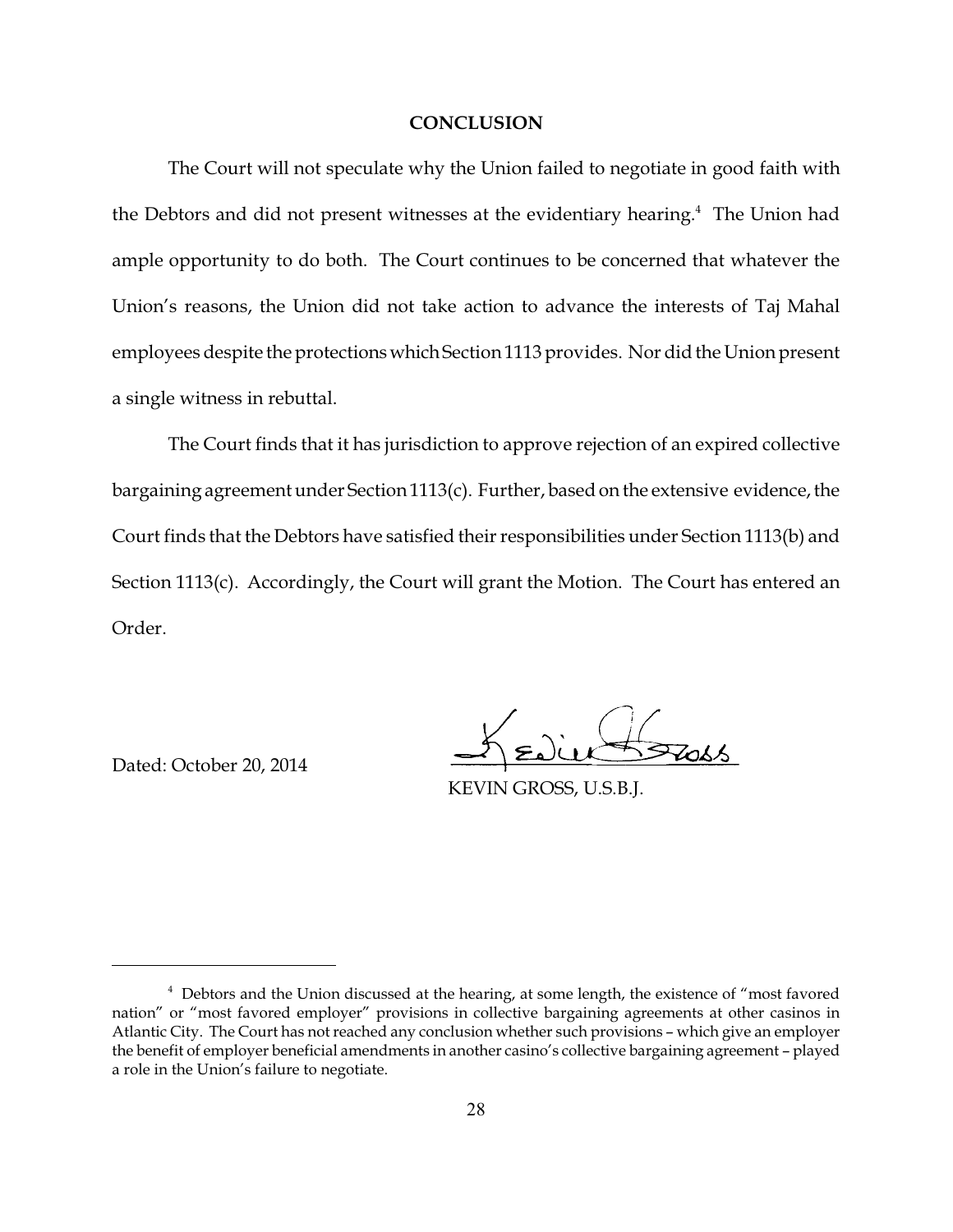# **ATTACHMENT A**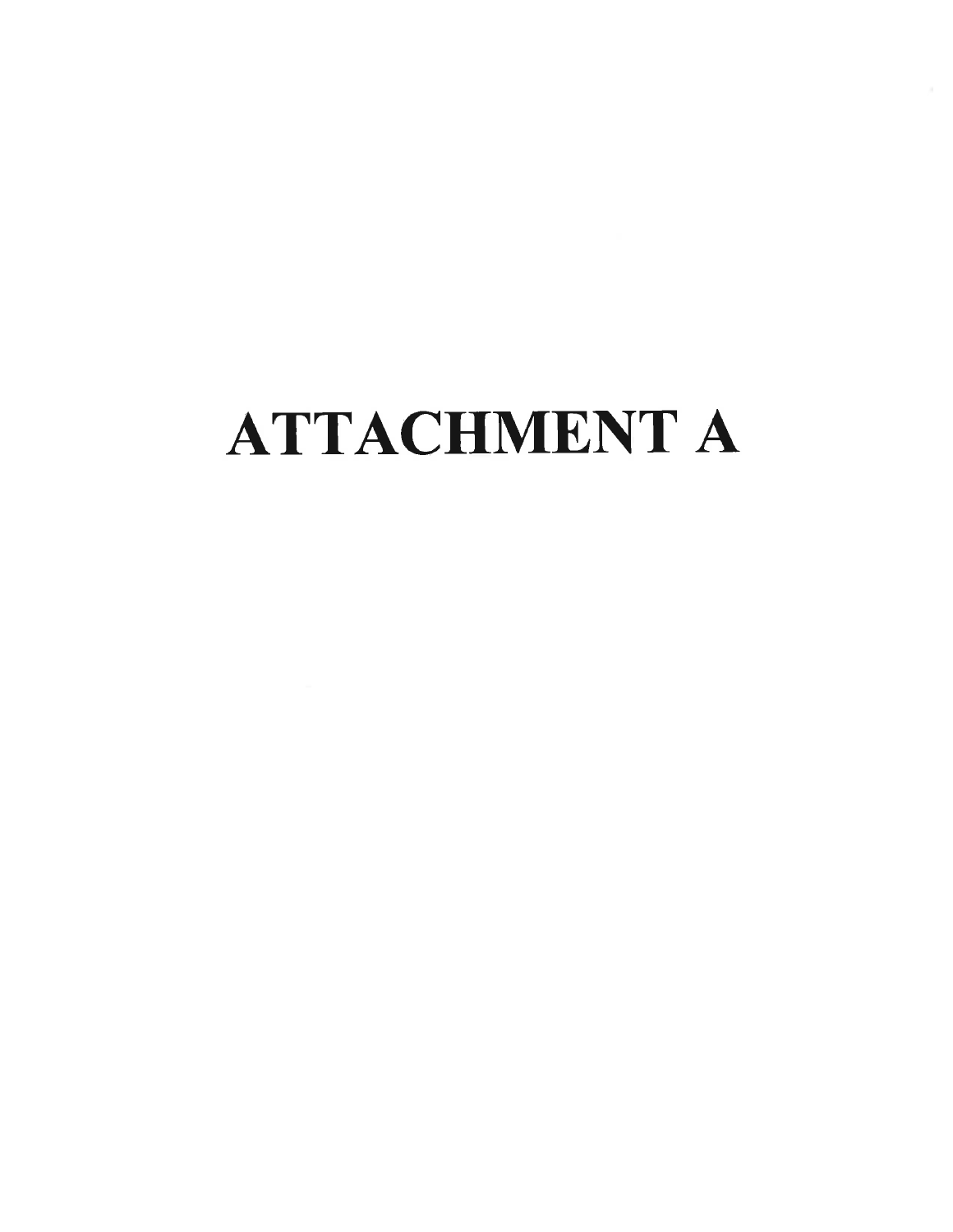# PROPOSALTHE FOLLOWING PROPOSAL IS MADE ON BEHALF OF TRUMP ENTERTAINMENT RESORTS, INC. AND TRUMP TAJ MAHAL ASSOCIATES, LLC (THE "DEBTOR") WITH RESPECT TO MODIFIED TERMS TO BE INCLUDED IN A NEW COLLECTIVE BARGAINING AGREEMENT ("CBA") FOR A FOUR-YEAR TERM BETWEEN TRUMP TAJ MAHAL ASSOCIATES, LLC AND UNITE HERE LOCAL 54. THE DEBTOR RESERVES THE RIGHT TO MODIFY, DELETE FROM OR ADD PROPOSALS AT ANY TIME.

# **ARTICLE 3-CONTROL, DISCHARGE AND SENIORITY**

The Debtor proposes to expand its right to direct and control employees, such as by consolidating jobs, by determining and re-determining job content and determining the assignment of work, in order to allow for a more flexible use of staff and generate cost-savings.

Article 3.7(a): House seniority is an employee's length of continuous service in years, months and days from his/her first day paid in the bargaining unit by the Debtor."

Article 3.7(b): Classification seniority is an employee's length of continuous service within the department (as defined by the Debtor), in years, months and days from his/her first day paid in his/her present classification within his/her respective department/outlet.

# **ARTICLE 6-MEAL AND LOCKER FACILITY**

The Debtor proposes to eliminate paid meal times. Rather than a paid meal time, the Debtor proposes that all employees working on a shift of six (6) hours or more will be provided with an unpaid, uninterrupted thirty (30) minute meal period. Accordingly, the Debtor would also require that employees clock out prior to the commencement of their assigned unpaid break and clock in upon the conclusion of their break and return to work. This modification would ensure that amounts paid will match actual work performed.

#### **ARTICLE 11-HOLIDAYS**

The Debtor proposes to reduce the amount of pay employees receive for working on a holiday. Rather than receiving straight pay (or in some cases, 1.5 times regular pay) for hours actually worked plus holiday pay, the employee would only receive a more market-standard time-and-ahalf for hours actually worked on the holiday, thereby matching the amount paid to work actually performed. Employees would still receive holiday pay, at straight time, for the portion of the employee's usual shift which the employee does not work due to the holiday.

#### **ARTICLE 12-HOURS OF WORK**

The Debtor proposes to eliminate the guarantee that employees will be paid for a full shift if they are sent home at the direction of the employer after the completion of more than half their shift. Instead, the Debtor proposes that employees who are sent home at the direction of the employer prior to the completion of their full shift shall be guaranteed pay for half of their scheduled shift or the hours actually worked, whichever is greater. This would more closely link the amount paid to the time worked.

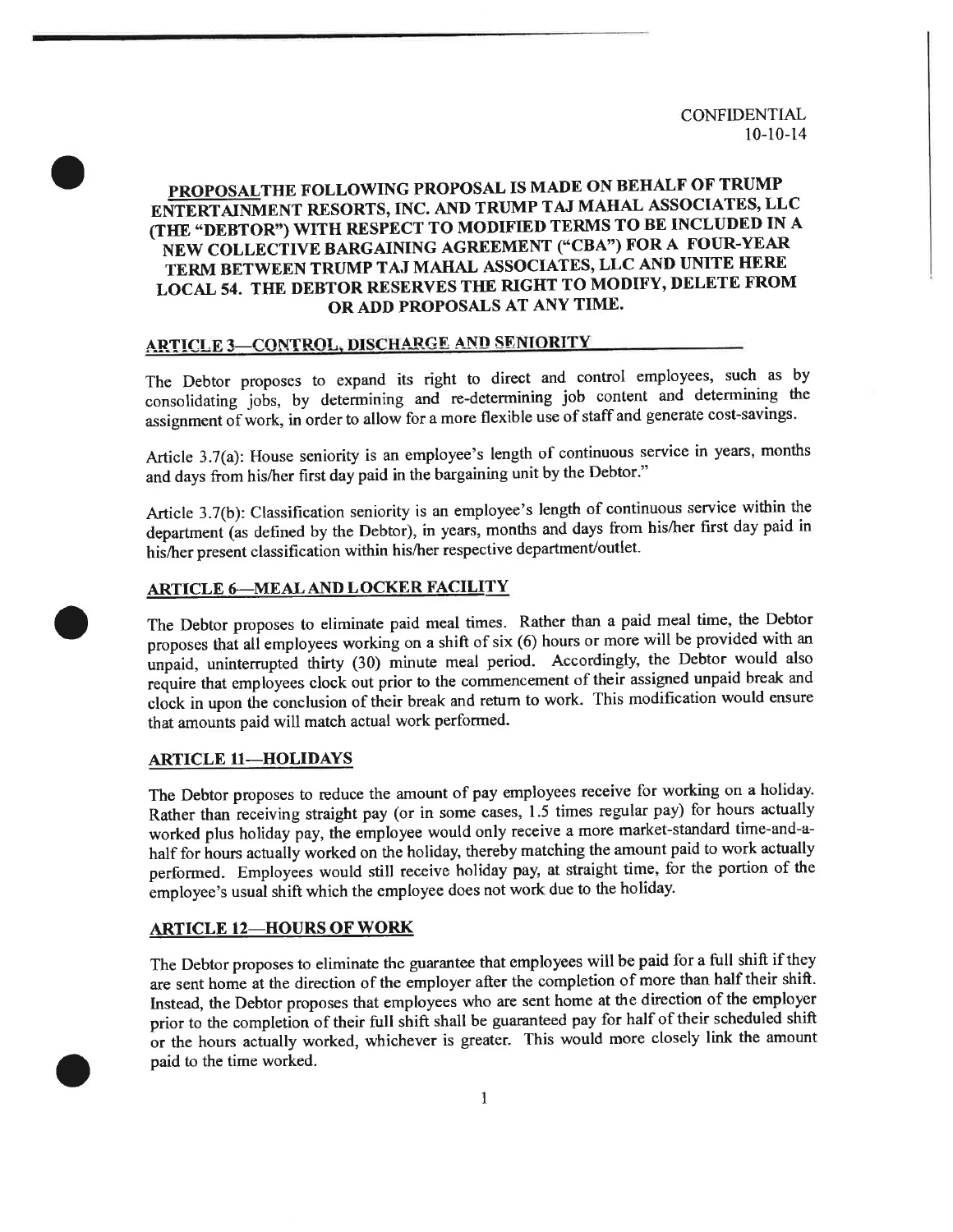#### **ARTICLE 15-H&W AND PENSION & SEVERANCE**

The Debtor proposes to withdraw from the Health and Welfare Fund and, instead, substitute with health care coverage under the 2010 Patient Protection and Affordable Care Act (commonly Full-time employees, however, would receive additional referred to as "Obamacare"). compensation of \$2,000 per year which will enable them to offset and, in some cases, completely defray the cost of obtaining health insurance now available to them and their families under Obamacare. Notably, it is intended that non-union employees (including management) would receive identical treatment in this regard.

The Debtor further proposes to cease making contributions to, and permanently withdraw from, the Pension Fund (National Retirement Fund) and, instead institute an employer sponsored 401(k) plan with the employer matching employee contributions up to 1% of each employee's compensation per year. This modification would result in substantial cost-savings to the Debtor and enable the Debtor to attract new capital.

Also, in line with market standards, the Debtor also proposes to eliminate future contributions to the Severance Fund, which in turn will result in cost-savings to the Debtor.

#### **ARTICLE 20-MISCELLANEOUS PROVISIONS**

The Debtor further proposes to expand the exception for utilizing subcontractors, as set forth in set forth in Article 20.8, to include restaurants owned, operated by and/or affiliated with national restaurateurs. This modification will enable the Debtor to contract with national restaurateurs to open destination restaurants and attract new customers.

The Debtor also proposes to increase the minimum number of rooms a housekeeper will clean in a day from fourteen (14) to sixteen (16). This modification, which is in line with market standards, will enable internal efficiencies and result in cost-savings to the Debtor.

#### **ARTICLE 22-TERM OF CONTRACT**

The Debtor proposes to enter into a Four (4) year agreement such that the benefits of the proposed modifications are realized over a necessary period of time.

#### Miscellaneous:

Conforming changes to the dates contained in the Survival of Article provisions of Attachment 5 and the Wage Progression Examples of Attachment 11 upon entering into a new Collective Bargaining Agreement.

Any Union proposal not specifically addressed by the Debtor in this Proposal is hereby rejected.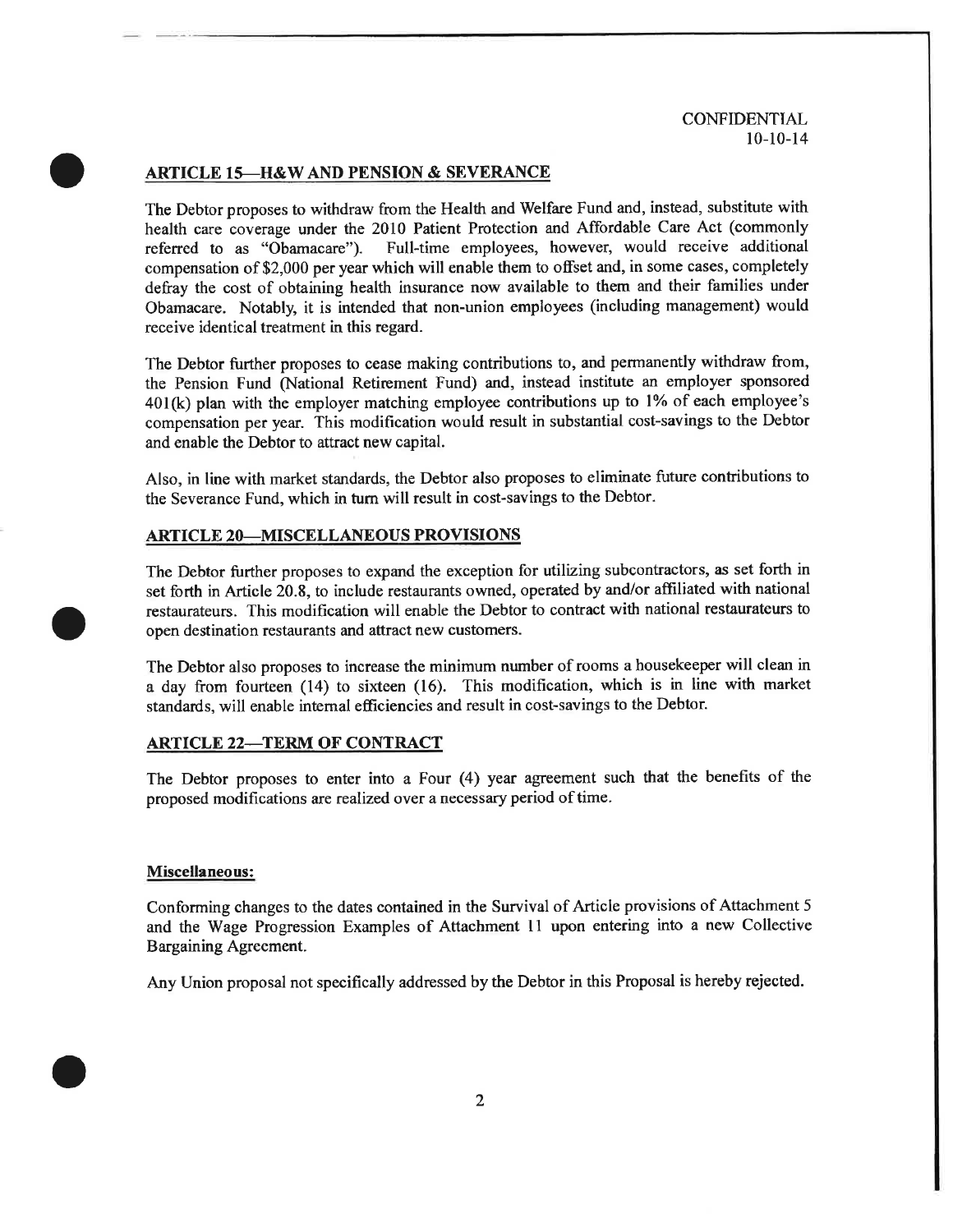# UNITED STATES BANKRUPTCY COURT **FOR THE DISTRICT OF DELAWARE**

In re:

TRUMP ENTERTAINMENT RESORTS, INC., et al.,<sup>1</sup>

Chapter 11

Case No. 14-12103 (KG)

Debtors.

(Jointly Administered)

Ref. Docket No. 134

# **ORDER GRANTING DEBTORS' MOTION FOR ENTRY** OF ORDER (I) REJECTING COLLECTIVE BARGAINING AGREEMENT BETWEEN TRUMP TAJ MAHAL ASSOCIATES, LLC AND UNITE HERE LOCAL 54 PURSUANT TO 11 U.S.C. § 1113(C) AND (II) IMPLEMENTING TERMS OF DEBTORS' PROPOSAL UNDER 11 U.S.C. § 1113(B)

Upon the motion (the " $\underline{\text{Motion}}$ ")<sup>2</sup> of the debtors and debtors in possession, Trump

Entertainment Resorts, Inc., Trump Entertainment Resorts Holdings, L.P., Trump Plaza

Associates, LLC, Trump Marina Associates, LLC, Trump Taj Mahal Associates, LLC, Trump

Entertainment Resorts Development Company, LLC, TER Management Co., LLC, TER

Development Co., LLC, and TERH LP Inc. (collectively, the "Debtors") for entry of an order

(this "Order"): (i) rejecting collective bargaining agreement ("CBA") with UNITE HERE Local

54 ("Local 54"); and (ii) implementing the terms of the Debtors' proposal under 11 U.S.C.

§ 1113(b); and good and sufficient notice of the hearing on the Motion having been provided; and

the Court having held an evidentiary hearing on October 2 and 14, 2014, and after due

The Debtors in these chapter 11 cases, along with the last four digits of each Debtor's federal tax identification number, are: Trump Entertainment Resorts, Inc. (8402), Trump Entertainment Resorts Holdings, L.P. (8407), Trump Plaza Associates, LLC (1643), Trump Marina Associates, LLC (8426), Trump Taj Mahal Associates, LLC (6368), Trump Entertainment Resorts Development Company, LLC (2230), TER Development Co., LLC (0425) and TERH LP Inc. (1184). The mailing address for each of the Debtors is 1000 Boardwalk at Virginia Avenue, Atlantic City, NJ 08401.

 $\overline{\mathbf{2}}$ Capitalized terms used but not otherwise defined herein shall have the meanings ascribed to them in the Motion.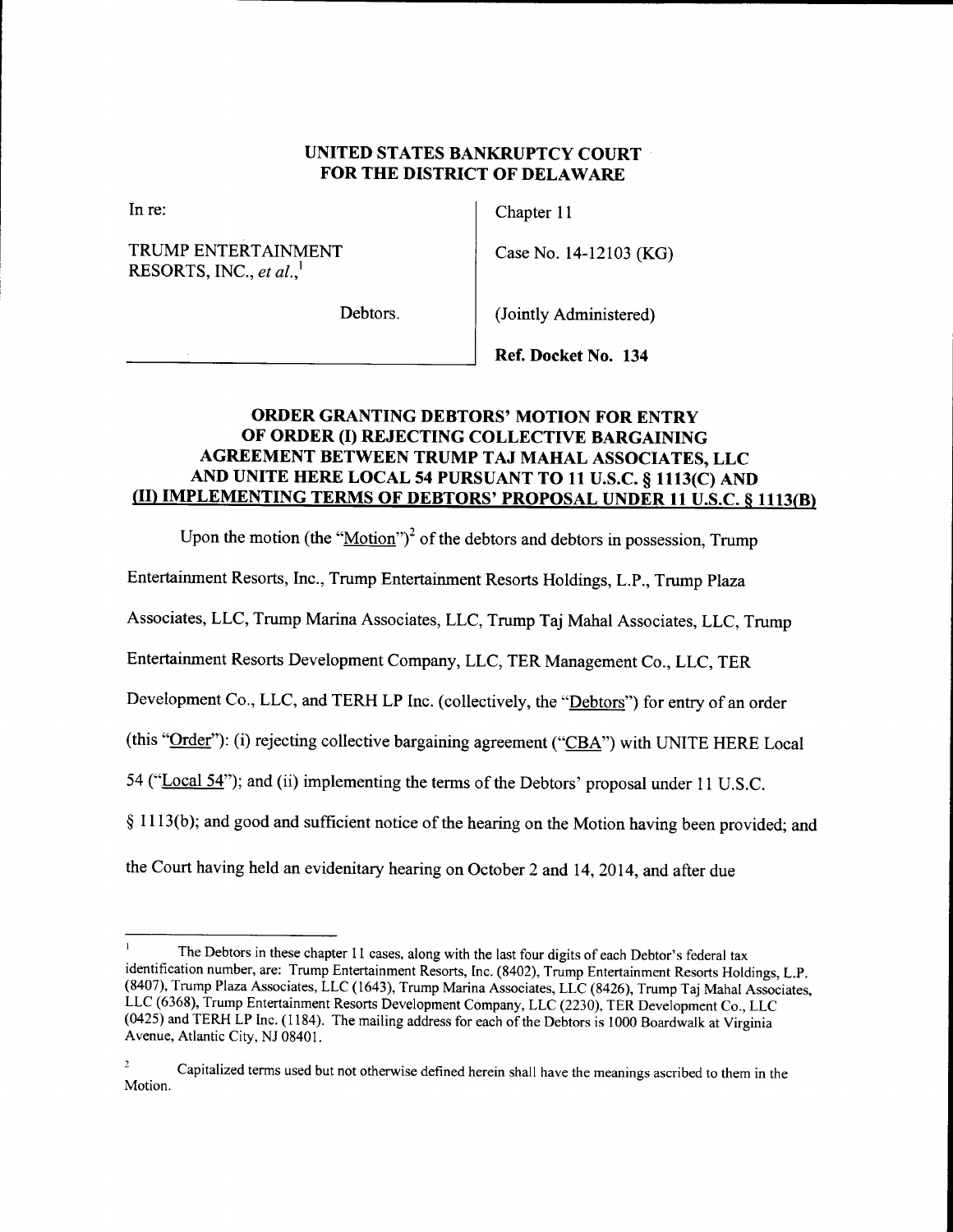deliberation and consideration, and for good and sufficient cause appearing therefor,

IT IS HEREBY FOUND as follows: $3$ 

A. This Court has jurisdiction to consider and adjudicate the Motion under section 1113 of the Bankruptcy Code;

**B.** Subsequent to the filing of the Debtors' Chapter 11 Cases, and prior to the filing of the Motion, the Debtors have made a Proposal to the authorized representative of the employees covered by the CBA, based on the most complete and reliable information available at the time of such Proposal, which provides for those necessary modifications in the employee benefits and protections that are necessary to permit the reorganization of the Debtors and assures that all creditors, the Debtors and all of the affected parties are treated fairly and equitably;

 $\mathbf{C}$ . The Debtors have provided the representative of the employees with such relevant information as is necessary to evaluate the Proposal;

D. The Debtors' Proposal satisfies the requirements of 11 U.S.C.  $\S 1113(c)(1)$ ;

E. The authorized representative of the employees has refused to accept such Proposal without good cause; and

 $F.$ The balance of the equities clearly favors rejection of the CBA.

G. During the period beginning on the date of the making of the Proposal and ending on the date of the hearing to consider this Motion, the Debtors have met, at reasonable times, with the authorized representative of the employees to confer in good faith in attempting to reach mutually satisfactory modifications of the CBA.

 $\overline{\mathbf{3}}$ To the extent that any findings of fact are determined to be conclusions of law, such findings of fact shall be adonted as such; and to the extent that any conclusions of law are determined to be findings of fact, such conclusions of law shall be adopted as such.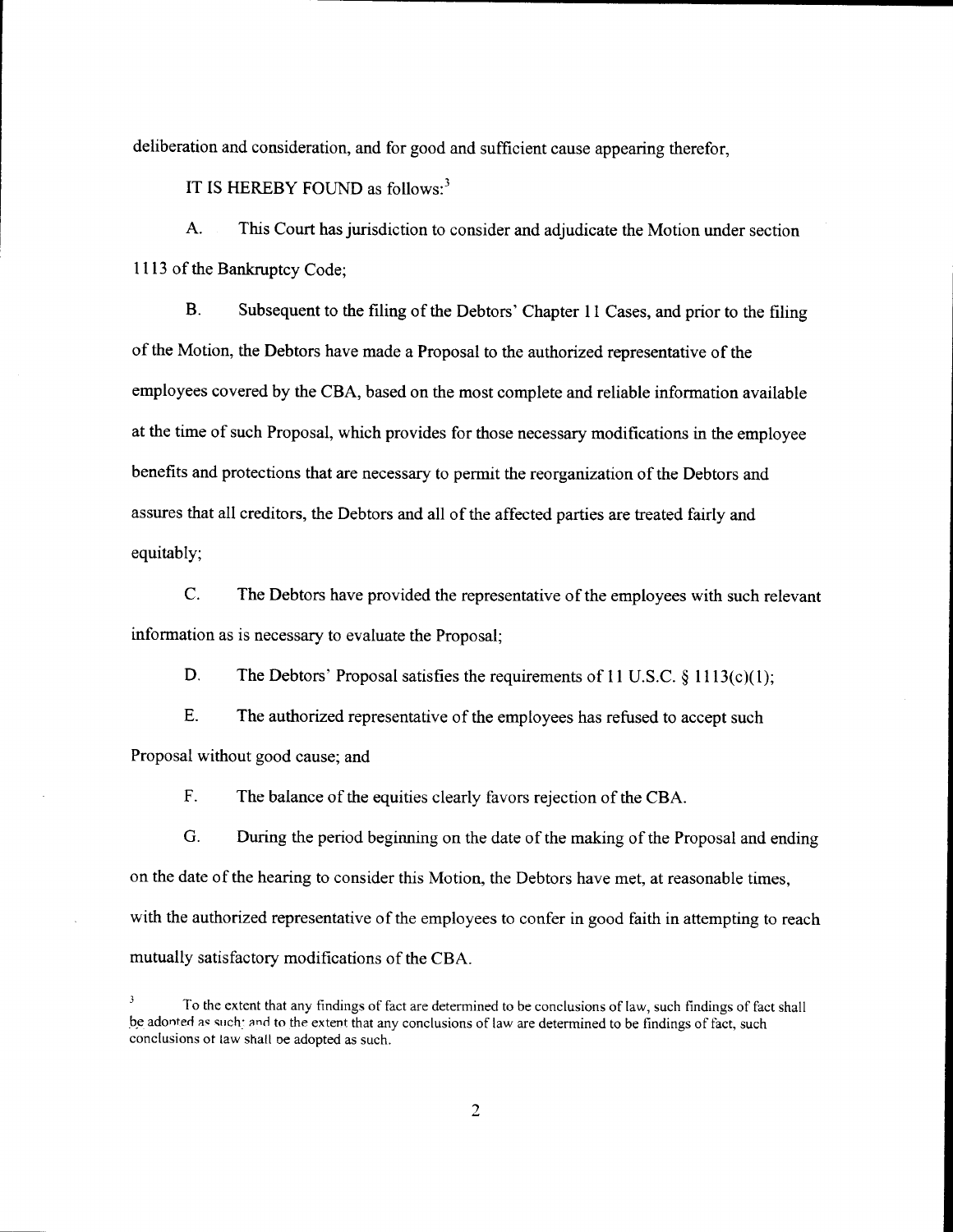IT IS HEREBY ORDERED as follows and for the reasons more fully set forth in an Opinion which the Court will issue within three (3) business days:

- $1.$ The Motion is GRANTED.
- $2.$ The Debtors are authorized to reject the CBA with Local 54 pursuant to 11 U.S.C. § 1113(c) nunc pro tunc to the filing of the Motion, September 26, 2014.
- $3.$ The Debtors are authorized to implement the terms and conditions of the Proposal attached hereto as Exhibit A.
- $4.$ The terms and conditions of this Order shall be immediately effective and enforceable upon its entry.
- 5. This Court shall retain exclusive jurisdiction over any and all matters arising from, in connection with or related to the interpretation or implementation of this Order.

Dated: October 17, 2014

UNITED STATES BANKRUPTCY JUDGE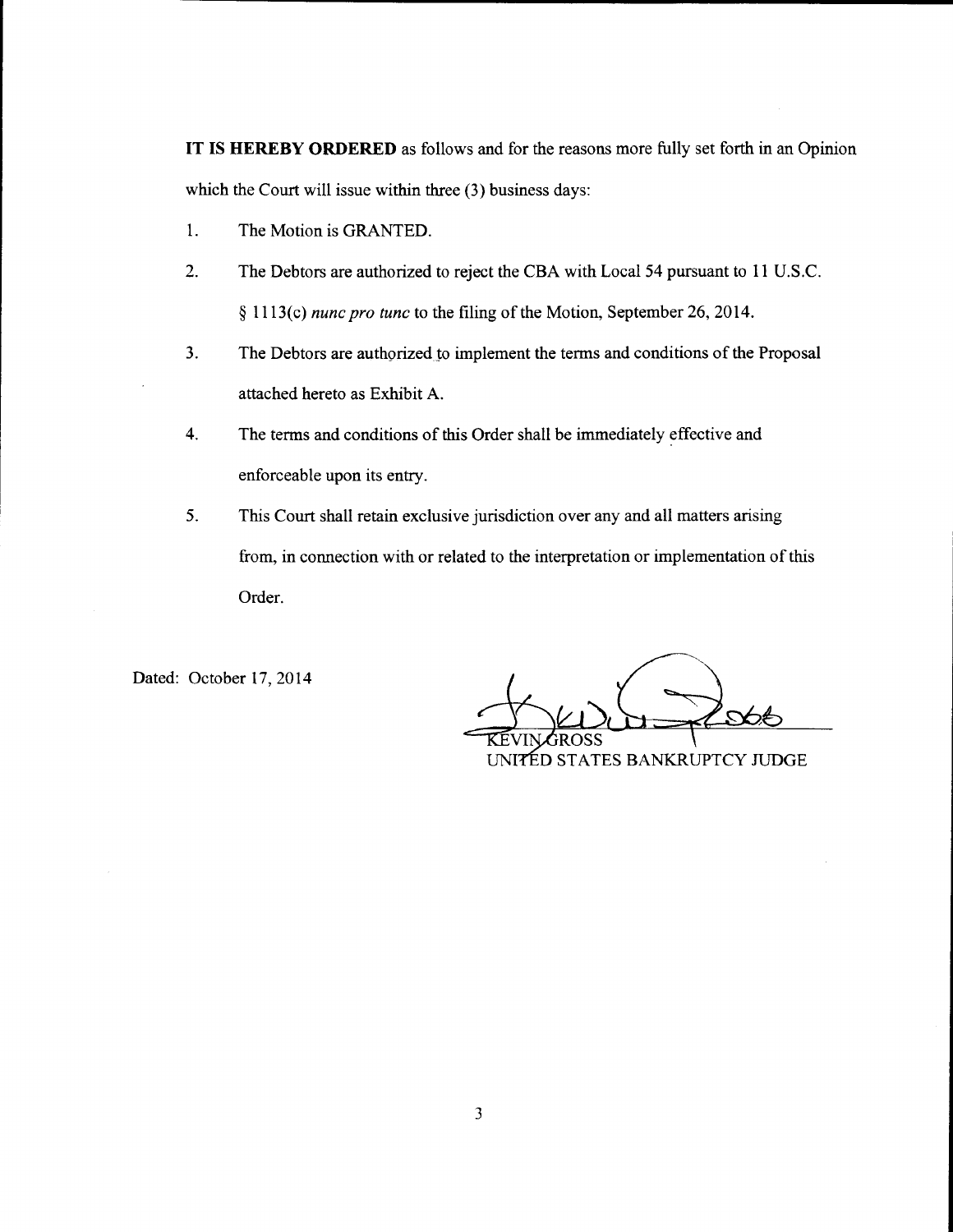# **EXHIBIT A**

 $\mathcal{L}_{\mathcal{A}}$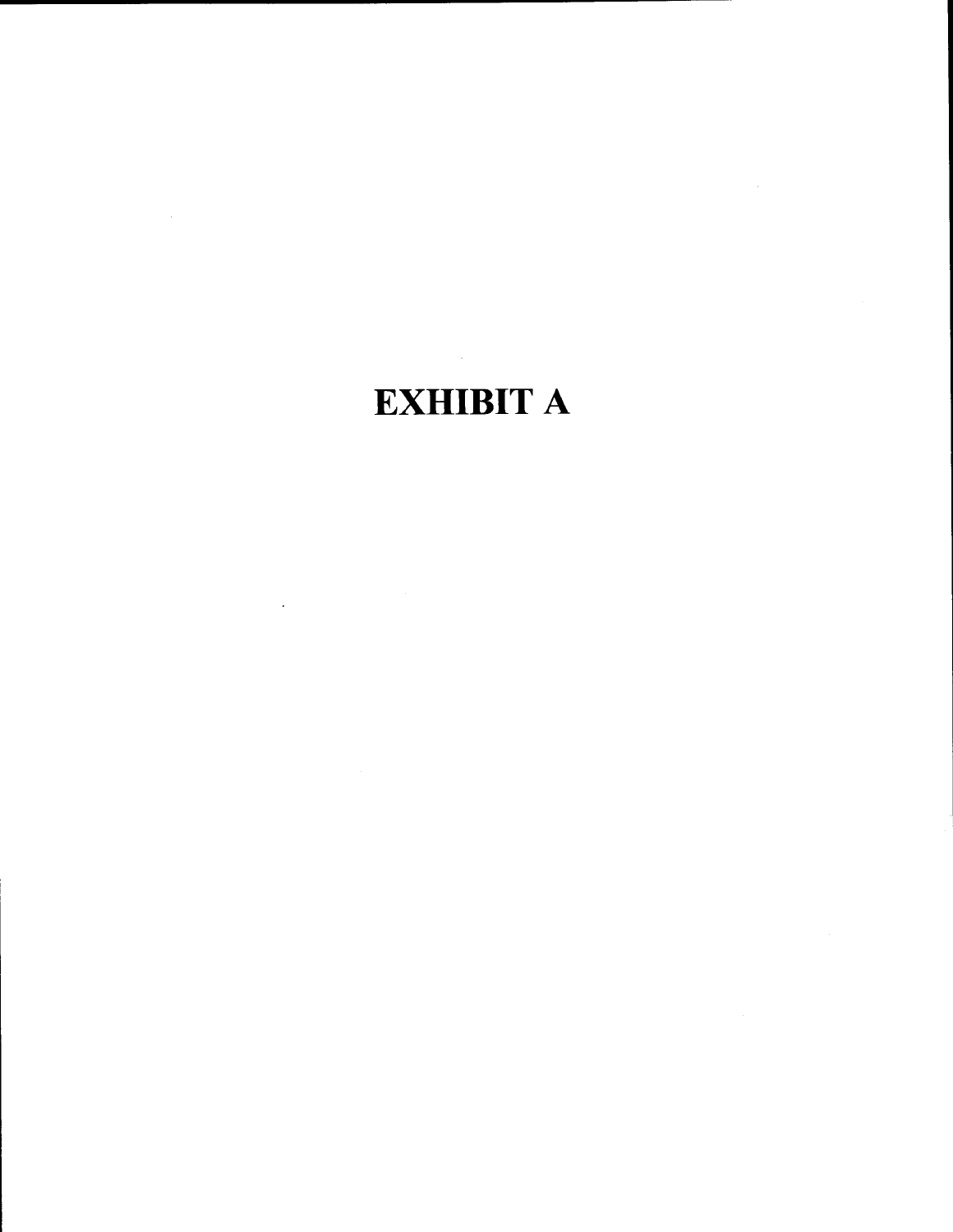# PROPOSALTHE FOLLOWING PROPOSAL IS MADE ON BEHALF OF TRUMP ENTERTAINMENT RESORTS, INC. AND TRUMP TAJ MAHAL ASSOCIATES, LLC (THE "DEBTOR") WITH RESPECT TO MODIFIED TERMS TO BE INCLUDED IN A NEW COLLECTIVE BARGAINING AGREEMENT ("CBA") FOR A FOUR-YEAR TERM BETWEEN TRUMP TAJ MAHAL ASSOCIATES, LLC AND UNITE HERE LOCAL 54. THE DEBTOR RESERVES THE RIGHT TO MODIFY, DELETE FROM OR ADD PROPOSALS AT ANY TIME.

# **ARTICLE 3-CONTROL, DISCHARGE AND SENIORITY**

The Debtor proposes to expand its right to direct and control employees, such as by consolidating jobs, by determining and re-determining job content and determining the assignment of work, in order to allow for a more flexible use of staff and generate cost-savings.

Article 3.7(a): House seniority is an employee's length of continuous service in years, months and days from his/her first day paid in the bargaining unit by the Debtor."

Article 3.7(b): Classification seniority is an employee's length of continuous service within the department (as defined by the Debtor), in years, months and days from his/her first day paid in his/her present classification within his/her respective department/outlet.

# **ARTICLE 6-MEAL AND LOCKER FACILITY**

The Debtor proposes to eliminate paid meal times. Rather than a paid meal time, the Debtor proposes that all employees working on a shift of six (6) hours or more will be provided with an unpaid, uninterrupted thirty (30) minute meal period. Accordingly, the Debtor would also require that employees clock out prior to the commencement of their assigned unpaid break and clock in upon the conclusion of their break and return to work. This modification would ensure that amounts paid will match actual work performed.

# **ARTICLE 11-HOLIDAYS**

The Debtor proposes to reduce the amount of pay employees receive for working on a holiday. Rather than receiving straight pay (or in some cases, 1.5 times regular pay) for hours actually worked plus holiday pay, the employee would only receive a more market-standard time-and-ahalf for hours actually worked on the holiday, thereby matching the amount paid to work actually performed. Employees would still receive holiday pay, at straight time, for the portion of the employee's usual shift which the employee does not work due to the holiday.

# **ARTICLE 12-HOURS OF WORK**

The Debtor proposes to eliminate the guarantee that employees will be paid for a full shift if they are sent home at the direction of the employer after the completion of more than half their shift. Instead, the Debtor proposes that employees who are sent home at the direction of the employer prior to the completion of their full shift shall be guaranteed pay for half of their scheduled shift or the hours actually worked, whichever is greater. This would more closely link the amount paid to the time worked.